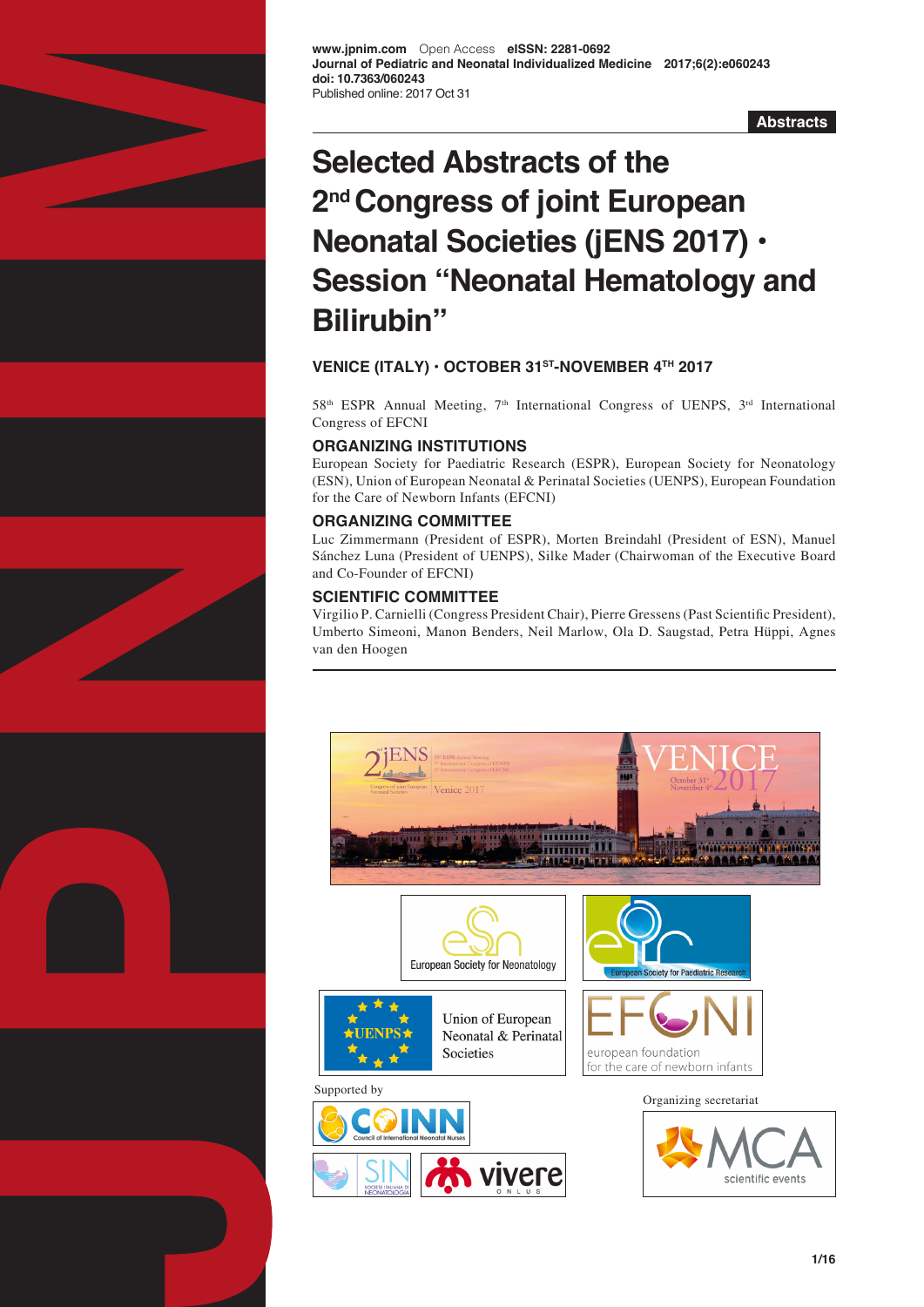# **HOW TO CITE**

[Abstract's authors]. [Abstract's title]. In: Selected Abstracts of the 2nd Congress of joint European Neonatal Societies (jENS 2017); Venice (Italy); October 31-November 4, 2017; Session "Neonatal Hematology and Bilirubin". J Pediatr Neonat Individual Med. 2017;6(2):e060243. doi: 10.7363/060243.

# **ABS 1**

# **PROLONGED JAUNDICE SCREENING: FULL BLOOD COUNT (FBC) OR NO FBC!**

N. Storring, R. Doherty, V. Ponnusamy

*St Peter's Hospital, Chertsey, UK*

## INTRODUCTION

Prolonged jaundice is commonly defined as being jaundice beyond 14 days of age in term neonates and 21 days in premature neonates. The National Institute for Health and Care Excellence (NICE) recently updated guidelines on prolonged jaundice screening recommends a full blood count (FBC) to be included in the set of investigations. This is based on the evidence from 3 studies, 2 from Turkey and 1 from England. In these studies, FBC results did not provide any additional information towards identification of the causes for prolonged jaundice. In certain cases where FBC would have helped with the diagnoses, for example blood group incompatibility, other investigations like blood group and direct antigen test would have been more relevant. Additionally in rarer cases of G6PD deficiency, all of the haemoglobin results were greater than 125 g/l.

In light of poor evidence behind NICE recommendations for including FBC in prolonged jaundice screening, we reviewed all our cases of prolonged jaundice referred from the community to our neonatal department over a 12 month period during Jan-Dec 2015.

#### METHODS

All babies referred for prolonged jaundice were reviewed by a neonatal doctor with a detailed history to ensure the babies were well. Our investigations for prolonged jaundice screen included FBC, blood film, group and DAT, split bilirubin and LFT.

## RESULTS

In total, 201 patients had FBC requested. Of these, 186 babies (93%) had a result for FBC. 12 (6%) samples were clotted and 3 (1%) were insufficient and never repeated. None of the FBC results contributed to any diagnoses relating to prolonged jaundice within our cohort of patients. Results are presented in **Fig. 1**. Overall, three patients were identified with anaemia (Hb <  $94$  g/l). Of these, one had conjugated hyperbilirubinaemia with no identifiable cause on further investigation, and the other two did not have any further investigations performed as they were not indicated clinically. Additionally, two cases identified a significant drop in haemoglobin by greater than 50 g/l (comparing FBC from prolonged jaundice screen to previous blood results where available) but neither had any further investigations at that time. One was later diagnosed with iron deficiency anaemia at nine months of age and the other was admitted at six weeks of age for a suspected infection and the haemoglobin had dropped further with possible haemolysis on the film. Of all the FBCs performed, a blood film was done on 21 (11%) samples. There were few results commenting on the presence of target cells, platelet clumps, some degree of hypochromasia, very few spherocytes, vacuolated neutrophils and atypical lymphocytes. In summary, of all the babies investigated for prolonged jaundice, FBC analysis revealed three cases of anaemia, and 2 cases of a comparative drop in haemoglobin. Fifteen babies had a clotted or insufficient full blood count but not repeated. This might be either due to practical difficulties in bringing babies back from community for a repeat FBC when the serum bilirubin results were unremarkable or parenteral consent to recheck FBC when bilirubin result was normal. Each FBC costs £ 2.81 which equates to a total cost of £ 522.66 for the 186 FBCs performed in 1 year for prolonged jaundice. While this is not a huge cost, there is additional impact on the babies when sampling bloods for tests of less diagnostic significance.



Figure 1 (ABS 1). Graph showing abnormal results detected in all babies investigated for prolonged jaundice who had a full blood count (FBC) completed.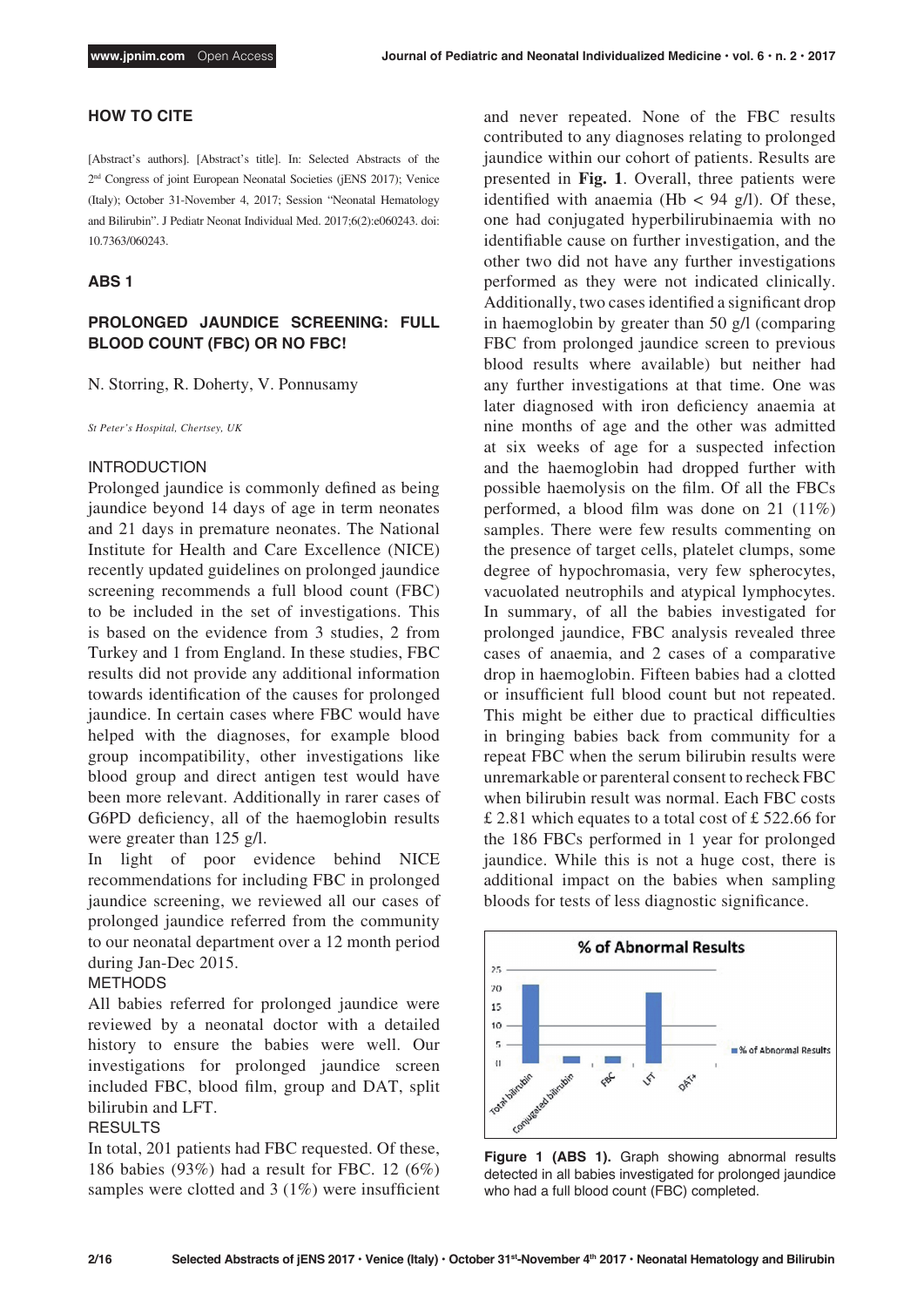### **CONCLUSIONS**

In conclusion we did not find FBC as a useful test in prolonged jaundice screen. We recommend NICE committee to review evidence for this in larger studies, to avoid similar well babies with prolonged jaundice having unnecessary blood tests in other hospitals across UK.

## **ABS 2**

# **EFFECT OF PROBIOTIC SUPPLEMENTATION ON BREAST MILK JAUNDICE**

N. Koksal, O. Bagcı, H. Ozkan, I. Varal, P. Dogan

*Division of Neonatology, Department of Pediatrics, Uluda*ğ *University Medical Faculty of Bursa, Bursa, Turkey*

## INTRODUCTION

Breast milk jaundice (BMJ) is the most common cause of prolonged jaundice and is seen in 2-15% of all newborns. Many theories regarding its etiology have been formed but the exact mechanisms have not been elucidated. Being a condition, which currently does not have any specific treatment, BMJ continues to be a source of anxiety for parents and pediatricians. Recent studies have suggested that breast milk microbial content and subsequent neonatal intestinal flora may play a role in development of jaundice. Aim of this study is to evaluate the effect of probiotic supplementation on course of breast milk jaundice.

#### METHODS

This study was designed randomised and prospectively enrolling term and near tem babies who applied to our neonatal outpatient clinic with prolonged jaundice and eventually diagnosed as BMJ. A total of 112 babies consisting of 77 BMJ patients and 35 healthy babies was enrolled. Maternal and neonatal demographics were recorded. Thirty-seven of BMJ patients received probiotic supplementation for a week. Quantitative DNA of *L. rhamnosus*, *L. gasseri*, *L. plantorum*, *B. longum*, *B. bifidum* and *B. adolescentis spp.* was measured by real-time PCR in breast milk and fecal samples of all cases and fecal samples of BMJ patients a week later. Breast milk and fecal microbial content, effect of probiotic treatment on bilirubin levels, weight gain and fecal microbial content was compared between groups.

#### **RESULTS**

Demographics were similar between groups. Breast milk *L. rhamnosus*, *L. gasseri*, *L. plantorum*, *B.* 

*longum* and *B. bifidum* content, fecal *L. gasseri*, *L. plantorum* and *B. bifidum* content of BMJ patients were significantly lower than the control group ( $p = 0.05$ ). Patients who received probiotic supplementation had lower mean bilirubin levels and higher rate of decline in bilirubin than patients who did not receive any treatment, but difference was not significant ( $p > 0.05$ ). Time for dissolution of jaundice was significantly shorter in probiotic group ( $p < 0.05$ ). Probiotic patients also had a higher weekly weight gain compared to patients who did not receive probiotic supplementation ( $p < 0.05$ ). **CONCLUSIONS** 

There is accumulating evidence that breast milk and intestinal microbial content may play a role in development of breast milk jaundice. Many studies have shown that probiotic bacteria, particularly *Lactobacillus spp.*, decrease intestinal permeability. *Bifidobacterium spp.* are the predominant bacteria in the neonatal period, preparing the gut for colonisation of other probiotic species. These bacteria may reduce the intensity and duration of jaundice by increasing intestinal passage and decreasing permeability. The facts that BMJ patients has lower breast milk and fecal bacteria and probiotic supplementation has a reducing effect on bilirubin levels and duration of jaundice suggest that probiotics might be a treatment option for BMJ. Further investigation is required to determine the ideal combination, dose and duration of treatment for BMJ.

## **ABS 3**

# **LABORATORY FINDINGS, DIAGNOSIS AND TREATMENT OF THE NEWBORN ADMITTED DUE TO HEMATEMESIS OR BLOODY STOOL IN 11 YEARS**

I. Hokuto, Y. Ito, T. Mori, S. Komachi

*Division of Neonatology, Pediatric Department, St. Marianna University School of Medicine, Kanagawa, Japan*

## INTRODUCTION

Although bloody stool and hematemesis are wellrecognized symptoms in the neonatal period, they are difficult to diagnose accurately. Many physicians diagnose by symptoms and laboratory data without using a colonoscopy or gastric fiberscope. Here, we report the symptoms, laboratory findings, final diagnosis and treatment of infants who were admitted to our hospital for bloody stool and/or hematemesis.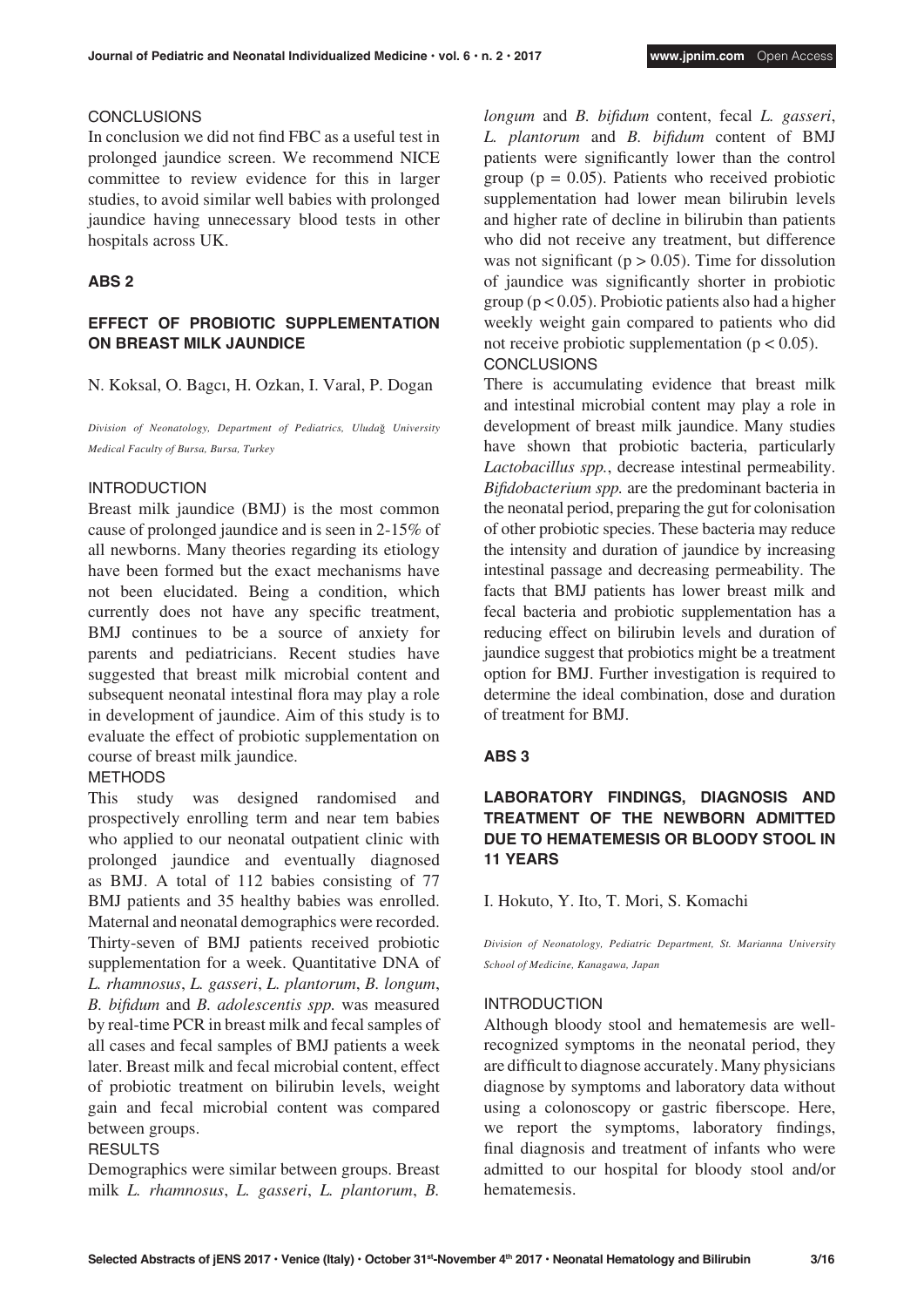## METHODS

We selected patients who had bloody stool and/or hematemesis and admitted to our hospital between January 2006 and December 2016. Gestational age, birth weight, administration of vitamin K, the age when infants had symptoms, age when infant were admitted to our hospital, laboratory findings, final diagnosis, treatment, and hospitalization were all extracted from medical records. The amount of bleeding was classified qualitatively as massive, medium or small by admission records or nursing records. Statistical difference was analyzed by the Wilcoxon rank sum test.

#### RESULTS

46 infants were included. 17 infants were male. 37 infants were transfer cases. Mean gestational age was 39 weeks and 5 days, mean birth weight was 3,008 grams. Frequency of oral vitamin K administration at the onset, 5 infants were not given, 15 infants were given one dose and 24 infants were given two doses. Hb levels of massive bleeding infants were significantly lower than those with a small amount of bleeding. Abnormal APTT and PT was seen in 10 infants. APTT and PT of the infants administered with one dose of vitamin K was significantly prolonged compared to those administered with two doses of vitamin K. Final diagnosis was acute gastric mucosal lesion suspected, anal fissure, vitamin K deficiency, milk allergy, and false melena. 41 infants received fluid therapy and 24 infants received vitamin K. Two infants in massive bleeding received blood transfusions.

#### **CONCLUSIONS**

However, two infants required blood transfusions in massive bleeding cases, all infants were making steady progress. Since all the infants were not evaluated with a gastrointestinal fiberscope, most cases were diagnosed by symptoms, blood laboratory findings and treatment. In laboratory findings together with case reports, some infants required an operation to stop bleeding. Massive bleeding cases required transfer to tertiary NICU.

#### **ABS 4**

# **AN UNUSUAL CAUSE OF CYANOSIS: SEVERE METHEMOGLOBINEMIA IN A PRETERM INFANT WITH SEPSIS**

## F. Bakar, M. Berber

*Neonatal Division, Paediatric Department, Yeditepe University Faculty of Medicine, Istanbul, Turkey*

#### INTRODUCTION

Cyanosis is an important physical finding with multiple causes in newborn infants. We present a preterm infant who developed severe methemoglobinemia associated with sepsis.

# CASE REPORT

The baby was born prematurely with a gestational age of  $31^{3/7}$  weeks and a birth weight of 1,215 g. He was admitted to the NICU, put on CPAP, inserted an umbilical venous catheter, and started total parenteral nutrition. On day of 14 because of increased apnea attacks and toxic-appearance tests for sepsis-workup was performed. Antibiotic therapy with Vancomycin and Cefotaxime was started empirically because of an indwelling catheter. Methicillin resistant staphylococcus epidermidis was grown in blood culture of the infant. On day 17, the 4<sup>th</sup> day of antibiotic therapy the infant appeared cyanotic, irritable and had tremor. The cardiovascular examination was normal with no murmurs, no signs of respiratory distress or dehydration. Blood gas analysis revealed a methemoglobin level of 32%. Treatment with methylene blue, 1 mg per kg was immediately initiated. Over the course of few hours the methemoglobin level decreased to 4%, and not increased again until discharge.

## **CONCLUSIONS**

Although methemoglobinemia is an uncommon cause of cyanosis, it should be suspected in differential diagnosis of toxic-appearing infants presenting with cyanosis, shock, and respiratory distress.

#### **ABS 5**

# **THE INFLUENCE OF INTRAUTERINE TRANSFUSION ON THE OUTCOMES OF NEWBORNS WITH SEVERE HEMOLYTIC DISEASE**

E. Balashova, O. Bystrykh, T. Fedorova, O. Ionov, A. Kirtbaya, D. Sharafutdinova, V. Zubkov, D. Degtyarev, O. Horoshkeeva, N. Fedorova, N. Tetruashvili, K. Kostukov, N. Karetnikova

*Federal State Budget Institution "Research Center for Obstetrics, Gynaecology and Perinatology", Ministry of Healthcare of the Russian Federation, Moscow, Russia*

## INTRODUCTION

Intrauterine transfusions are used for correction severe fetal anemia. This method prolongs pregnancy and improves the survival and outcomes of fetuses and newborns. Aim of the study is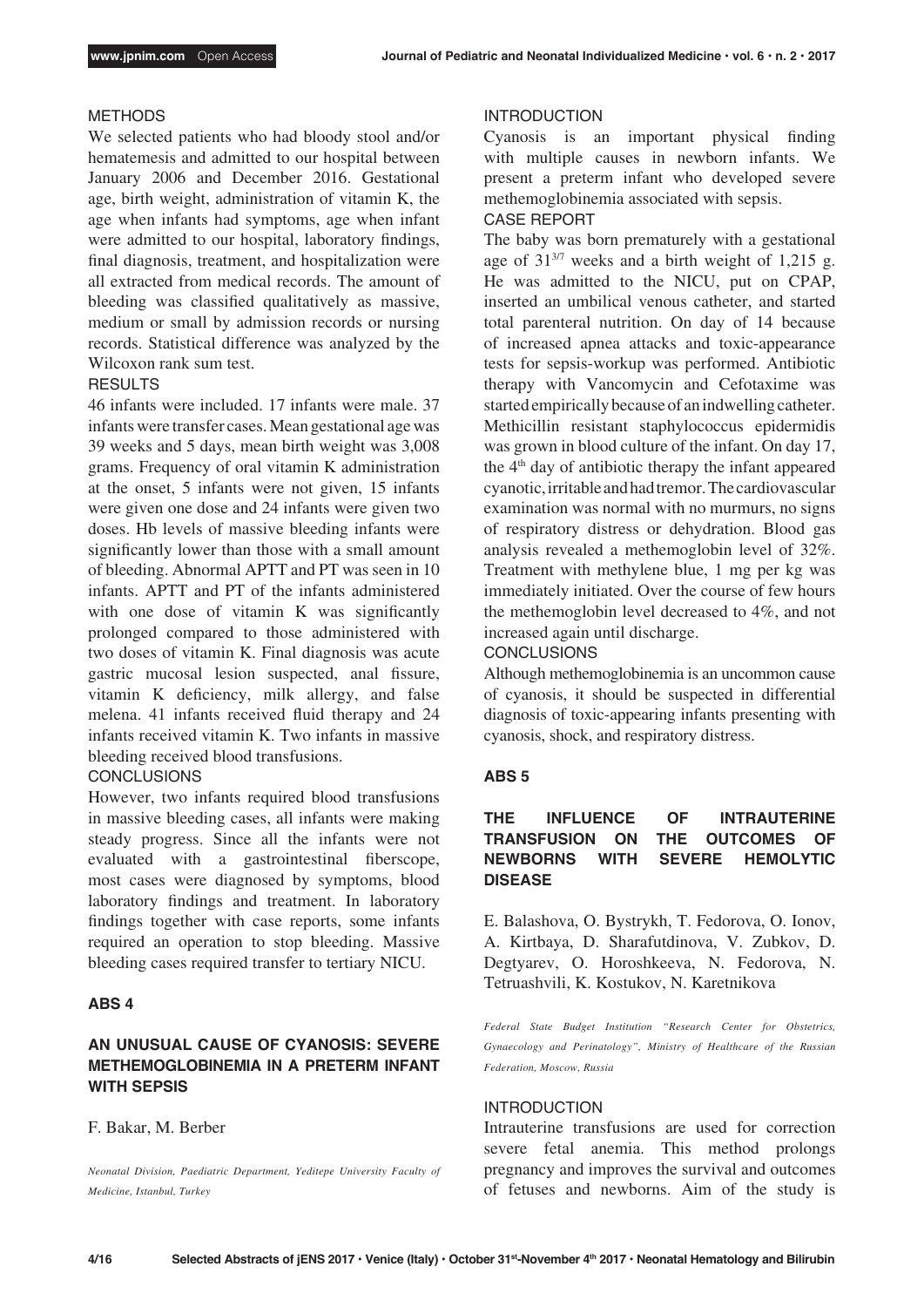to evaluate efficacy and safety of fetal anemia correction caused by Rhesus-D antibodies and neonatal outcomes after intrauterine transfusions. METHODS

This is a retrospective study from 2007 to 2016 of all neonates with severe fetal anemia and presence early manifestation of hydrops. 34 newborns were included: 23 newborns after intrauterine transfusions (main group) and 11 without them (control group). RESULTS

There is a higher delivery term, Apgar score on 1 min, hemoglobin at birth (101 g/l versus 71 g/l, p < 0.05) and less duration on IMV (49.5 h versus 201 h,  $p < 0.05$ ). We observed significant increase ischemic (4.3% versus 36.3%; OR = 0.08; 95% CI: 0.007; 0.87) and hemorrhagic (13% versus 45.4%; OR =  $0.18$ ; 95% CI 0.03; 1.0) cerebral injuries in control group. There is not significant difference of neonatal morbidity.

#### CONCLUSIONS

Intrauterine transfusion is effective procedure for treatment of fetal anemia caused by alloimmunization and improves neonatal outcomes.

## **ABS 6**

# **PATCHED SKIN BILIRUBIN ASSAY TO MONI-TOR EXTREMELY PRETERM NEONATES UNDERGOING PHOTOTHERAPY**

D. De Luca, V. Dell'Orto

*Division of Pediatrics and Neonatal Critical Care, "A. Béclère" Medical Center, South Paris University Hospitals, AP-HP and South Paris-Saclay University, Paris, France*

#### INTRODUCTION

Transcutaneous bilirubin (TcB) measurement is gaining popularity, as it is an easy, pain-free and blood sparing technique [1]. The use of modern transcutaneous bilirubinometers for full term and late preterm babies is contemplated by the American Academy of Pediatrics recommendations [2]. A recent meta-analysis pooled together data from babies less than 32 weeks' gestation and showed that TcB measurements are reliable in preterm neonates, as well [3]. Nonetheless, few extremely preterm neonates are included in this analysis and there are no data about TcB during phototherapy in extremely preterm infants. This represents the most extreme situation challenging TcB reliability but also a context where this technology might be very useful. Our aim is to verify reliability and

safety of TcB measurements in patched skin areas in extremely preterm neonates under phototherapy. METHODS

Sixty neonates (< 30 weeks' gestation) receiving phototherapy were enrolled and TcB was measured using a 2<sup>nd</sup> generation transcutaneous bilirubinometer (BiliCheck®, Philips, Eindhoven, Netherlands) in patched skin areas (of at least 2.5 cm diameter). TSB, lactate, pH, hemoglobin and skin temperature were measured within 10' from the TcB assay. Clinical decisions about phototherapy were taken only on TSB.

#### **RESULTS**

TcB and TSB showed a good correlation  $(r = 0.84; p$ < 0.001), which remains significant after adjustment for hemoglobin, pH, lactate, gestational and postnatal age (st. = 0.8;  $p < 0.001$ ; adj $R^2 = 0.75$ ) or, in an alternative model, for treatment duration (st.  $= 0.8$ ; p < 0.001; adj $R^2 = 0.7$ ). According to Bland-Altman analysis, TcB tends to overestimate TSB at high values (mean difference TSB-TcB: -48 (42) mol/L). Looking at TcB only, no neonate would have stopped the treatment prematurely and 21 (35%) would have continued phototherapy, when the treatment could have been stopped.

#### **CONCLUSIONS**

TcB reliability is fair in extremely preterm babies under phototherapy. Correlation between TSB and TcB (measured in patched skin areas) is comparable to that obtained in more mature neonates and it is not influenced by clinical variables and factors affecting skin bilirubin passage. TcB tends to overestimate TSB: monitoring TcB during phototherapy does not lead to undertreat babies and could spare about 65% of blood samples.

## **REFERENCES**

[1] De Luca D, Engle W, Jackson G (Eds.). Transcutaneous Bilirubinometry. New York: Nova Science Publishers Inc., 2013.

[2] American Academy of Pediatrics Subcommittee on Hyperbilirubinemia. Management of hyperbilirubinemia in the newborn infant 35 or more weeks of gestation. Pediatrics. 2004;114(1):297-316.

[3] Nagar G, Vandermeer B, Campbell S, Kumar M. Reliability of transcutaneous bilirubin devices in preterm infants: a systematic review. Pediatrics. 2013;132(5):871-81.

#### DECLARATION OF INTEREST

D. De Luca received travel grants from Philips in the past. This company had no role at all in this study. The other author does not have any financial relationships relevant to this article to disclose.

#### **ABS 7**

# **A PRETERM MODEL OF HYPERBILIRUBINEMIA-INDUCED CEREBELLAR DYSFUNCTION**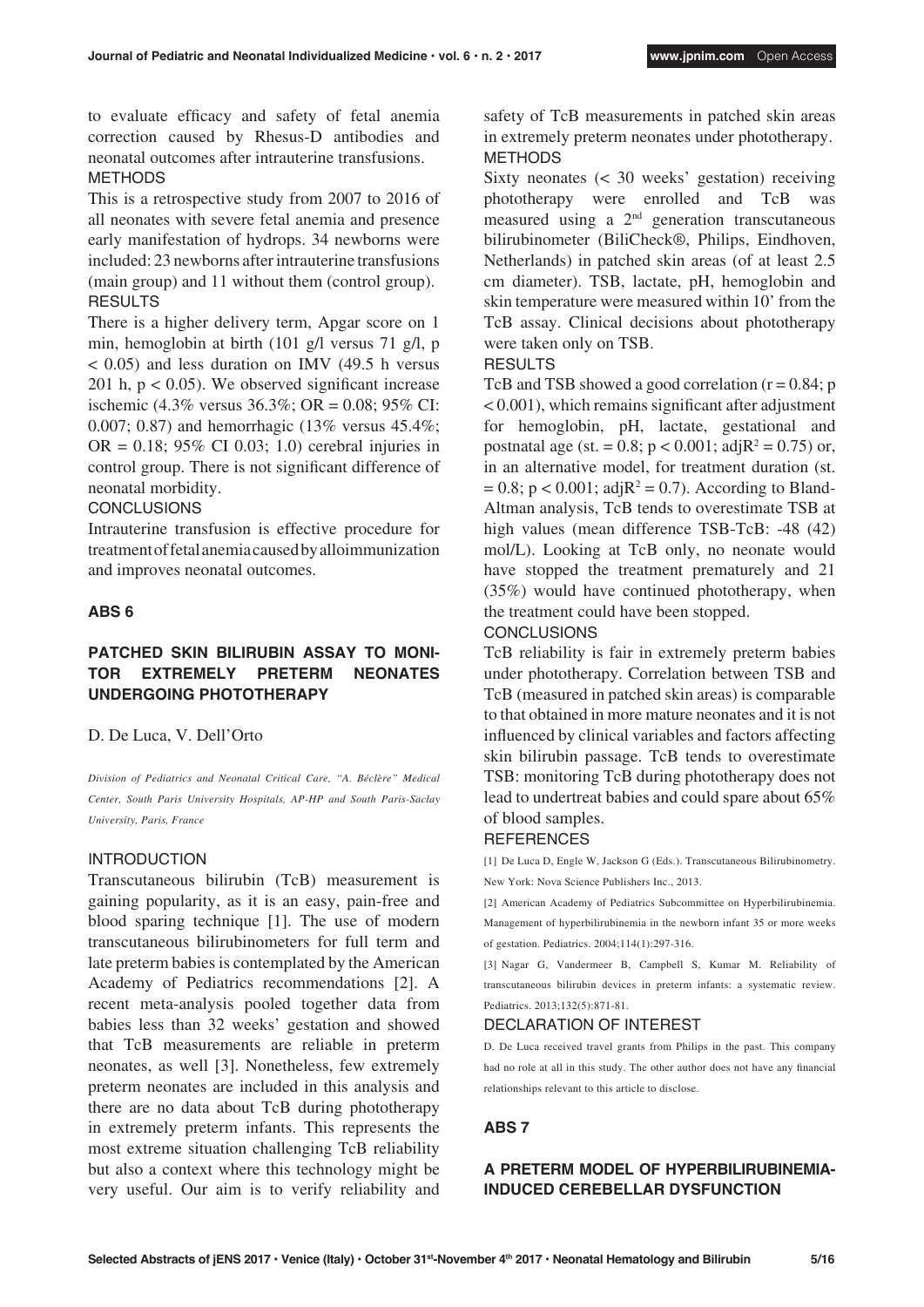C.F. Bearer<sup>1</sup>, M. He<sup>1</sup>, J.F. Watchko<sup>2</sup>, J.M. Simard<sup>3</sup>, N. Tang<sup>1</sup>

*1 Pediatrics, University of Maryland School of Medicine, Baltimore, MD, USA 2 Pediatrics, University of Pittsburgh, Pittsburgh, PA, USA*

*3 Neurosurgery, University of Maryland School of Medicine, Baltimore, MD, USA*

# INTRODUCTION

Free bilirubin (Bf), a metabolite of heme, is a known developmental neurotoxicant. In the US, the amount of total bilirubin (the sum of free Bf, albumin bound bilirubin and bilirubin conjugated to glucuronic acid) exceeds concentrations of concern (a condition known as hyperbilirubinemia) in almost all preterm neonates < 35 weeks gestation. It is possible for hyperbilirubinemia to reach a level of severity where the concentration of Bf exceeds the plasma's capacity to bind it. Then, Bf crosses the blood brain barrier and binds to its targets including the phospholipids of neurons. Once Bf crosses the blood brain barrier, bilirubin neurotoxicity can occur. In premature infants, bilirubin neurotoxicity may occur without obvious clinical symptoms. This condition can progress to chronic symptoms including motor incoordination and balance disorders. Despite the high prevalence of hyperbilirubinemia, the mechanisms underlying the effects of Bf on neuronal function are poorly understood.

## METHODS

Heterozygous (HET) and homozygous (KO) Gunn rats (-UGT1A1) (GR) were treated on postnatal day (P)  $5$  (day of birth = P0) with either 200 mg/ kg of sulfadimethoxine (SDMX) or an equivolume of saline. P5 rat pups have equivalent cerebellar development to a 25 week preterm infant. SDMX acutely increases serum Bf by displacing it from albumin. Both constant (6 rpm) and accelerating rotarod tests (from 4 to 45 rpm in 100 seconds) were performed on P28-30 (**Fig. 1**).

#### RESULTS

Both HET and KO GR showed no acute effects following SDMX injection. All treatment groups performed equally well on the constant rotarod. The SDMX injected KO pups (KO + SDMX) performed significantly less well than either HET group or the  $KO +$  saline group.

## **CONCLUSIONS**

We conclude that an acute increase in Bf in preterm infant equivalent Gunn rats results in cerebellar dysfunction in adults. The mechanism underlying this effect remains unknown.



**Figure 1 (ABS 7).** Accelerating Rotarod. No significant differences between male and female pups.  $*p < 0.0001$  jj SDMX vs both jj saline and Jj SDMX.

#### **ABS 8**

# **PHYSIOLOGIC FREE BILIRUBIN REDIS-TRIBUTES L1 CELL ADHESION MOLECULE (L1) IN LIPID RAFTS**

#### N. Tang<sup>1</sup>, M. He<sup>1</sup>, J.F. Watchko<sup>2</sup>, C.F. Bearer<sup>1</sup>

*1 Pediatrics, University of Maryland School of Medicine, Baltimore, MD, USA 2 Pediatrics, University of Pittsburgh, Pittsburgh, PA, USA*

## INTRODUCTION

Hyperbilirubinemia is a common reason for developmental disability. Free bilirubin (Bf) is thought to be the neurotoxicant. Peak Bf in preterm infants requiring treatment are: very low birthweight infants: 8 nM (1.4-30.6 nM); low birthweight infants: 10.3 nM (4.1-29.6 nM). Bf binds phospholipids in cell membranes, which exist in either liquid-ordered domains (lipid rafts), or liquid-disordered domains (non-lipid rafts). The functions of L1 cell adhesion molecule (L1), a protein critical to cerebellum development, depend on trafficking through lipid rafts. Our hypothesis is that a physiologic concentration of Bf (5 nM) inhibits L1-mediated functions by disrupting L1 trafficking through lipid rafts. Our objective is to determine if a physiologic concentration of Bf redistributes the lipid raft distribution of L1 in cerebellar granule neurons (CGN).

## METHODS

CGN were plated on poly-L-lysine and grown for 40 hours. Three hours prior to harvest, the cells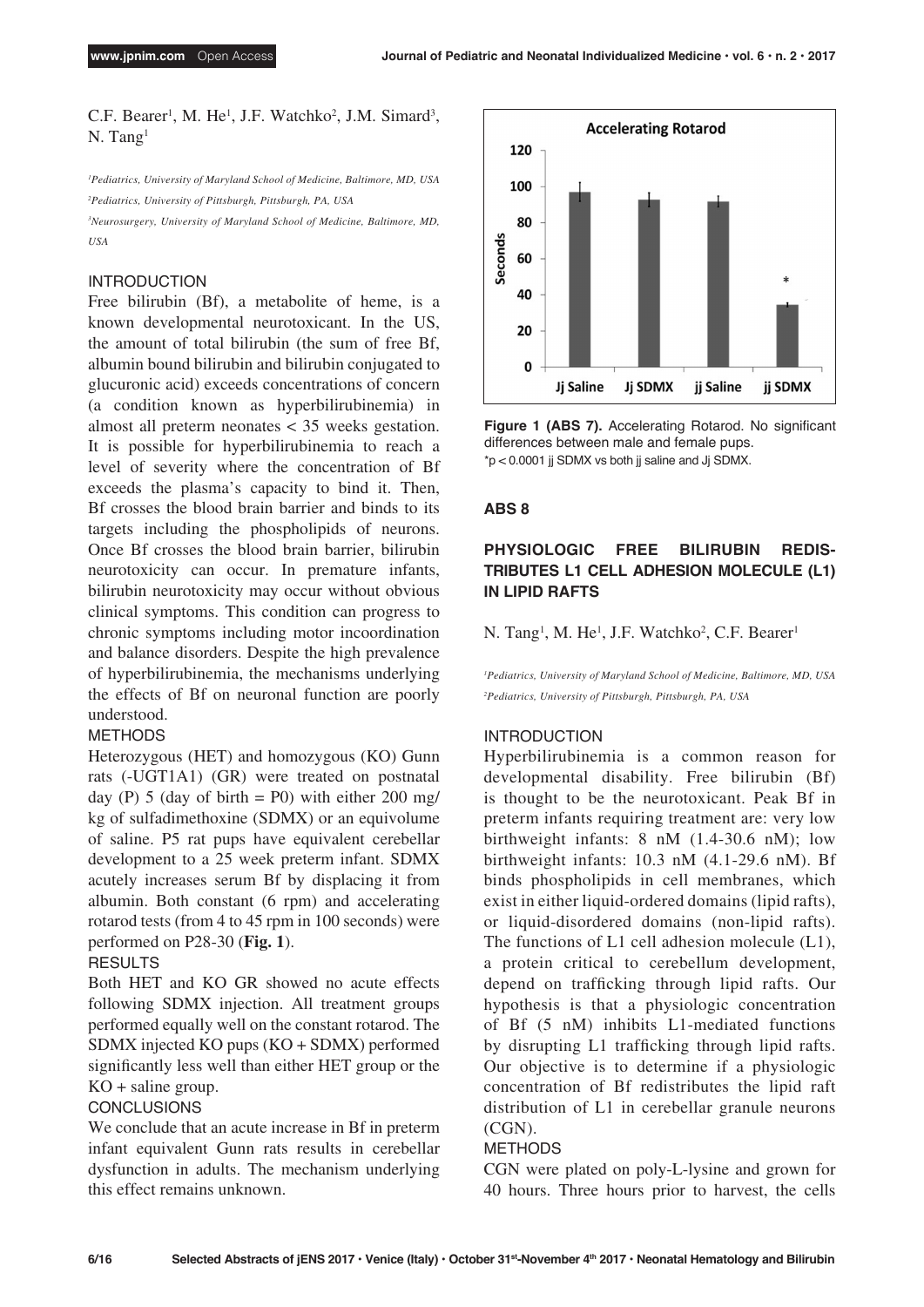

**Figure 1 (ABS 8). A.** Representative immunoblot for L1 in lipid raft (L) or non-lipid raft (N) pools of cells treated with no additives (Ctrl), 25 mM ethanol (EtOH) as a positive control, or 7.6 nM free bilirubin (Bili). **B.** The fraction of total L1 in the lipid raft pool. Mean  $\pm$  SD are shown. Bili significantly increases the amount of L1 in the lipid raft compartment. \*p < 0.05, two tailed paired t-test.

were serum starved. Culture media containing 5 uM bilirubin in 100 uM human serum albumin (measured  $Bf = 7.6$  nM) was added and cells incubated for 1 h. Ethanol (EtOH) at 25 mM was added to some control cultures as a positive control. Cells were harvested and lipid rafts isolated by sucrose density gradients. The fraction of L1 in the L pool was calculated, mean ± SD were calculated across experiments and significance was determined by 2-tailed paired t-test.

RESULTS

Bf at 5 nM significantly increases the fraction of L1 in lipid rafts (**Fig. 1**).

CONCLUSIONS

Bf within the range found in preterm infants could potentially disrupt lipid raft protein trafficking leading to long term cerebellar dysfunction.

#### **ABS 9**

# **RETICULOCYTE HEMOGLOBIN CONTENT AS AN EARLY INDEX OF IRON DEFICIENCY IN NEONATAL PERIOD**

P. Karagianni<sup>1</sup>, E. Chatzitoliou<sup>2</sup>, V. Antari<sup>3</sup>, M. Lithoxopoulou<sup>4</sup>, G. Mitsiakos<sup>5</sup>, C. Tsakalidis<sup>6</sup>, A. Kioumi<sup>7</sup>, V. Soubasi<sup>8</sup>

*2nd Department of Neonatology, Papageorgiou Hospital, Aristotle University of Thessaloniki, Thessaloniki, Greece*

## INTRODUCTION

Hemoglobin content of reticulocytes (CHr) is considered as an early marker of iron deficiency (ID) during infancy period and it seems to be superior of ferritin for evaluation of ID. Moreover, CHr is provided by many analyzers along with a whole blood count without additional blood loss or costs. However CHr has not been adequately studied during neonatal period. Our aim is to evaluate CHr, compared with ferritin, and blood count indices, as a marker of perinatal iron deficiency.

#### METHODS

Retrospective analysis of hematological parameters from the records of neonates who were hospitalized in a single-center during a six months period. In the study, were included the neonates with data on CHr at birth and CHr and ferritin at discharge. Complete blood count and reticulocyte parameters were measured with Cell-DYN Sapphire™ (Abbot) blood analyzer.

## **RESULTS**

97 neonates were included in the study (BW 1,876  $\pm$  637 g, GA 32.7  $\pm$  3.3 weeks). There was not any correlation between CHr ferritin and CRP, but a positive correlation proved between CHr vs GA, MCH, MCV, Ht and Hb values both at birth ( $p <$ 0.0001) and at discharge ( $p < 0.0001$ ). Multivariate analysis showed that MCV was an independent variable for the CHr. Neonates less than 32 w had significantly lower CHr values both at birth (32.1  $\pm$ 2.9 vs  $34.3 \pm 2.4$ , p < 0.0015) and discharge (30.7  $\pm$ 2.7 vs  $32.7 \pm 2.4$ , p < 0.0003).

#### **CONCLUSIONS**

A gradual reduction of CHr occurs during neonatal period with a correlation to GA. CHr seems to be an early marker of functional ID, not affected by infection. Further studies are needed to evaluate CHr could be used for the individualized monitoring of iron supplementation and follow up of premature neonates.

#### **ABS 10**

# **PREDICTION OF MAJOR BLEEDING IN EXTREMELY LOW BIRTH WEIGHT INFANTS (< 1,000 G) BY SEQUENTIAL COAGULATION MONITORING**

M. Thanhaeuser<sup>1</sup>, C. Binder<sup>1</sup>, M. Kornsteiner-Krenn<sup>1</sup>, U. Derhaschnig<sup>2</sup>, B. Jilma<sup>2</sup>, A. Repa<sup>1</sup>, A. Berger<sup>1</sup>, N. Haiden<sup>1</sup>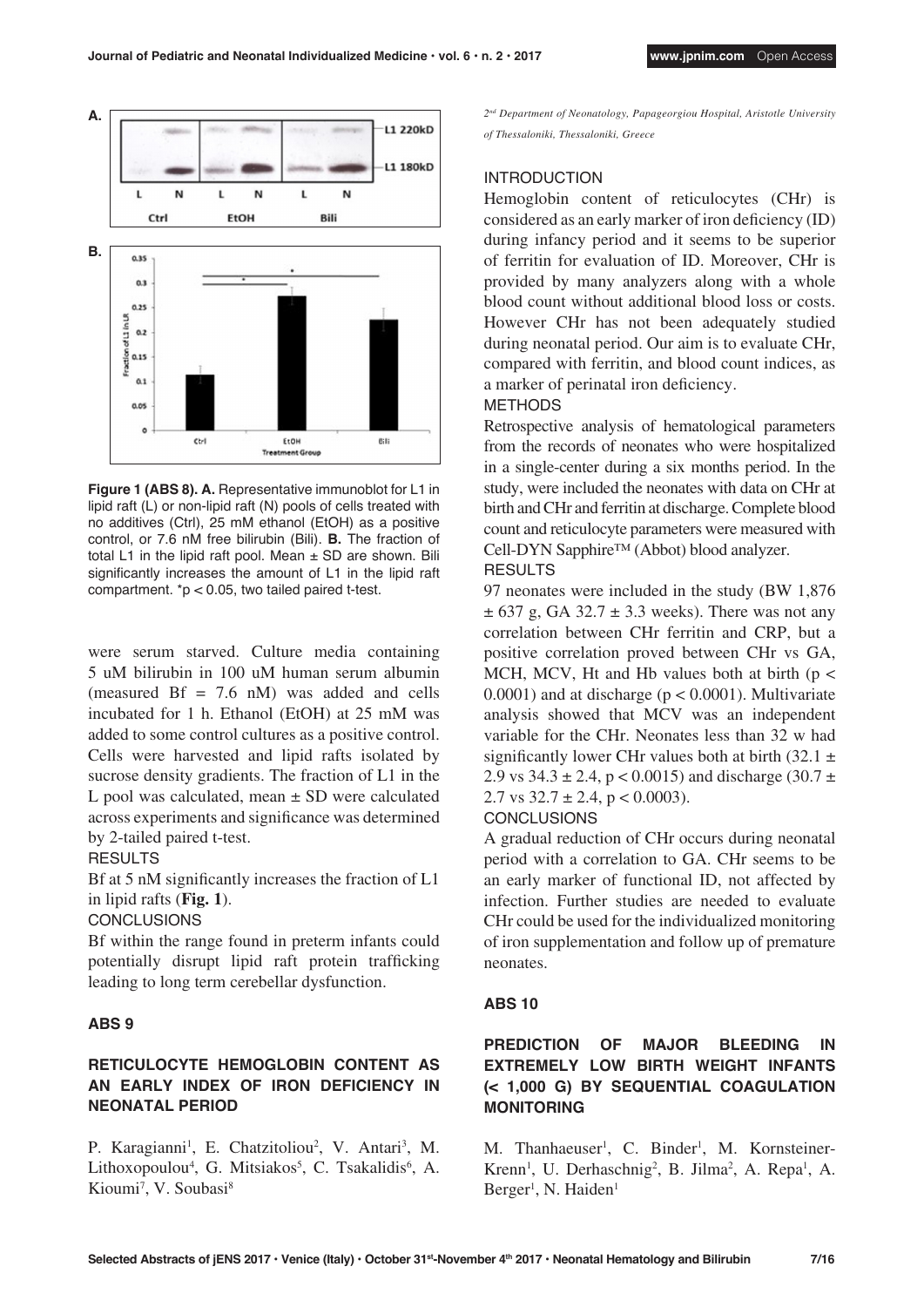*1 Division of Neonatology, Pediatric Intensive Care Medicine and Neuropediatrics, Department of Pediatrics, Medical University of Vienna, Vienna, Austria* 

*2 Department of Clinical Pharmacology, Medical University of Vienna, Vienna, Austria*

## INTRODUCTION

Major bleedings such as intraventricular hemorrhage (IVH) and pulmonary hemorrhage (PH) are frequent in extremely low birth weight (ELBW, < 1,000 g birth weight) infants. A method of serial coagulation monitoring by measuring international normalized ratio (INR) with small volume samples (10 μL) provides an option for coagulation monitoring in ELBW infants. Thus, coagulation monitoring might facilitate prevention of major bleedings in ELBW infants and therefore improve outcome.

#### METHODS

This was a prospective longitudinal study performed at a single tertiary center (Department of Pediatrics, Medical University of Vienna, Austria) in ELBW infants, who received serial coagulation monitoring during their first 30 days of life. The primary objective was to explore whether monitoring of INR could predict major bleeding events (IVH, PH) in ELBW infants. The secondary objective was to explore whether sequential INR monitoring is feasible in this patient population.

#### RESULTS

127 ELBW infants were analyzed and divided in a bleeding and a no-bleeding group. 31% (39/127) of the infants developed any bleeding (IVH 21%, PH 5%, both 5%). Infants in the bleeding group were 4 days younger (bleeding group: median  $25^{+2}$ , range  $23^{+2} - 29^{+0}$ ; no-bleeding group:  $25^{+6}$ , range  $23^{+1}-33^{+4}$ ;  $p = 0.05$ ) and therefore more immature. Mortality in infants with bleeding events was 26% and significantly higher than in controls with 5% ( $p = 0.005$ ). Median INR before a bleeding event was 1.5. Median INR in the first week of life in infants without any bleeding was  $1.4$  (p = n.s.).

# **CONCLUSIONS**

Coagulation monitoring with this method is feasible in ELBW infants. However, there was no statistical difference between infants who developed any hemorrhage and infants who did not. Further studies with more frequent INR monitoring during the first day and during the first week of life might be more precise to detect major hemorrhage in ELBW infants.

#### **ABS 11**

# **IV FLUID SUPPLEMENTATION IN SEVERE NEONATAL HYPERBILIRUBINEMIA: YES OR NO**

M.T. Saleh, S. El Doory, S. Saleh, Mel. Halik

*Pediatric Department, Latifa Hospital, Dubai Health Authority, Dubai, UAE*

## INTRODUCTION

Severe hyperbilirubinemia is one of the most common causes of neonatal readmissions to hospitals, and phototherapy is the standard treatment for such infants. Dehydration is known to be associated with high serum bilirubin levels. It was suggested that serum bilirubin decreases much faster when full-term neonates with severe hyperbilirubinemia are given fluids in addition to phototherapy. However, other studies have revealed no relationship between extra fluid administration and bilirubin decrement. Aim of work: This study was designed to assess the effect of intravenous fluid supplementation during phototherapy on decreasing serum bilirubin levels in neonates with hemolytic or non-hemolytic hyperbilirubinemia.

#### METHODS

This is a retrospective case control study conducted on 100 newborns admitted to Latifa Hospital in the period of Jan. 2014 to 2015 with severe hyperbilirubinemia who needed intensive or double phototherapy. Infants were assigned into 2 groups: Group I (Case group with extra IV fluid supplementation), Group II (Control group with no IV fluid supplementation) (**Tab. 1**). These 2 groups were further subdivided to subgroups Ia, IIa: Hemolytic hyperbilirubinemia and subgroups Ib, IIb: Hemolytic hyperbilirubinemia.

#### **RESULTS**

There was a significant decrease in TSB level in Group Ia and b after 12-24 hours when compared to those upon admission ( $p < 0.01$ ). On the other hand there was in significant change in TSB level upon admission compared to its level 12-24 hours in group IIa and  $b$  ( $p > 0.05$ ). Length of stay didn't show any significant difference between the 2 groups.

## **CONCLUSIONS**

In conclusion, extra fluid treatment in the first 24 hours in neonates with severe hyperbilirubinemia can significantly accelerate the reduction in the serum bilirubin levels in newborns with or without hemolytic disorder. On the other hand, length of stay was not influenced by IV fluid supplementation,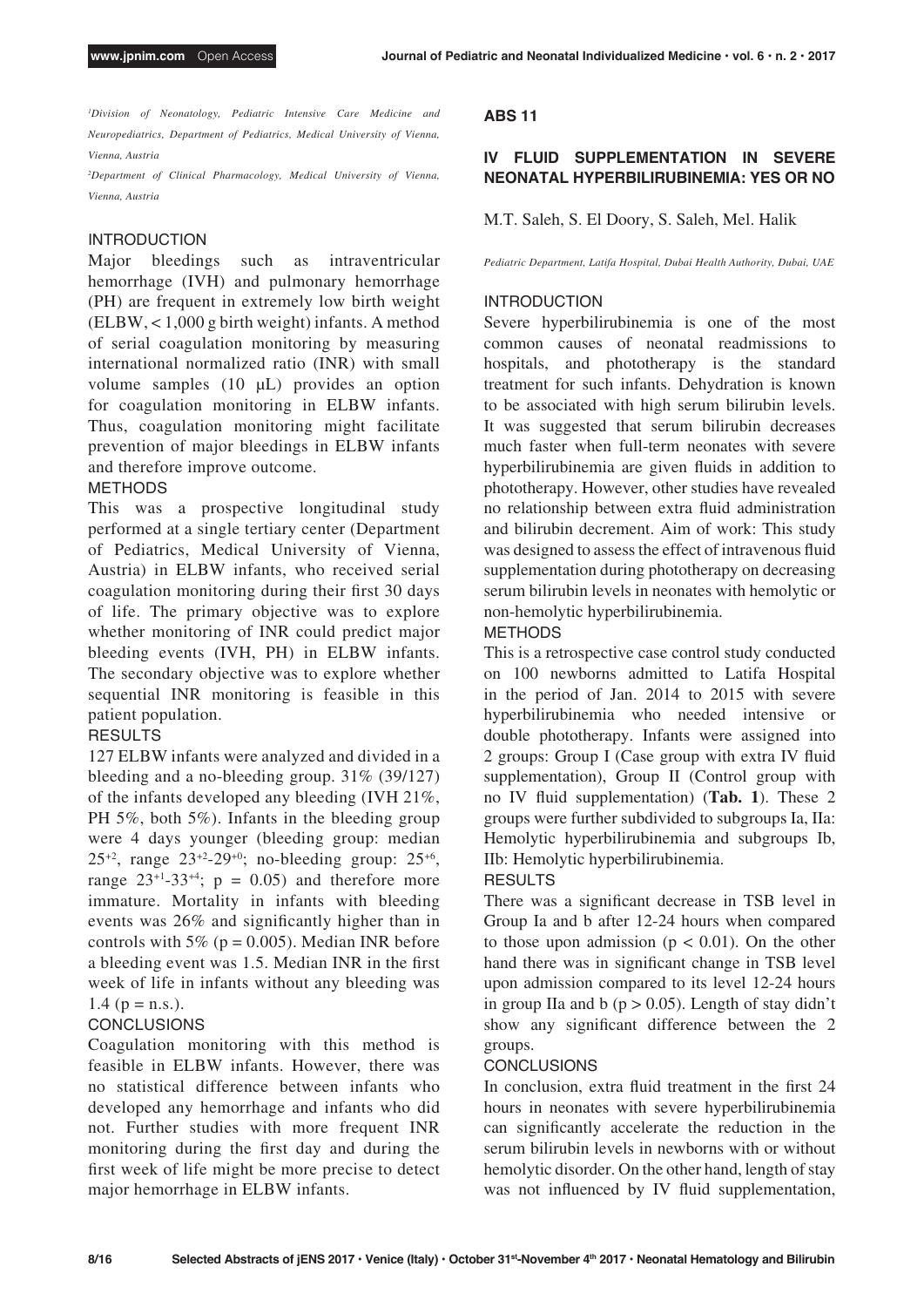|                                        | IV fluid group $(n = 67)$ | Control group ( $n = 33$ ) | p-value |
|----------------------------------------|---------------------------|----------------------------|---------|
| TSB upon admission (mg/dl)             | $19.65 \pm 2.64$          | $18.32 \pm 2.14$           | 0.5     |
| TSB 12-24 hours (mg/dl)                | $13.88 \pm 1.90$          | $13.92 \pm 1.64$           | 0.92    |
| TSB upon discharge (mg/dl)             | $12.51 \pm 1.44$          | $12.52 \pm 1.14$           | 0.99    |
| TSB difference (admission - 24 hours)  | $5.77 \pm 2.67$           | $4.409 \pm 2.023$          | 0.006a  |
| TSB difference (admission - discharge) | $7.13 \pm 2.77$           | $5.803 \pm 2.29$           | 0.013   |

**Table 1 (ABS 11).** TSB in the 2 groups: Group I (case group with extra IV fluid supplementation), Group II (control group with no IV fluid supplementation).

TSB: total serum bilirubin; ªsignificant.

this might be explained by limitation of IV fluid to first 24 hours of admission. Further study is needed to assess the effect of IV fluid supplementation in severely jaundice newborns on wider scale.

## **ABS 12**

# **RIGHT SUBCLAVIAN ARTERY THROMBOSIS. A CASE REPORT**

G. Uclés, T. Fuentes, R. Villarino, M. González-Valcárcel, A. Martínez

*Paediatric Department, Hospital Virgen de la Salud, Toledo, Spain*

#### INTRODUCTION

The highest predisposition to bleeding and thrombotic events occurs during the neonatal period due to altered levels of procoagulant, fibrinolytic and anticoagulant factors. Thromboembolism can occur at 10% of infants with central catheters, however, many of them are asymptomatic. It is important to watch closely those limbs with a peripherally inserted central catheter to avoid possible complications such as phlebitis, nosocomial infection and thrombotic events.

## CASE REPORT

A preterm infant was born at  $33^{+5}$  weeks, second triplet with a history of a triplet dichorial + monochorial/biamniotic gestation conceived after *in-vitro* fertilization, followed at high-risk pregnancy consultation. Normal serological screening tests. The pregnancy course was complicated with gestational diabetes insulinized at week 31. Prenatal ultrasounds were within normality. Cesarean delivery, not ruptured bag, no need for resuscitation. The Apgar scores were 8 and 9 points at 1 and 5 minutes, respectively, pH of the umbilical cord 7.34. Birth weight was 1,535 g. Positive evolution during admission, no respiratory support required, abdominal and cranial ultrasound and echocardiography within normality. 6 days after birth, a significant edema on the right upper limb was observed during manipulation of the patient. It extended from the shoulder to the elbow region where the peripherally inserted central catheter was located. Brachial and radial pulses were present. Doppler ultrasound examination of the limb showed right subclavian vein thrombosis so the catheter was removed. After regarding different managements, it was decided to apply low-molecular-weightheparin under anti-Xa assays to adjust doses while sequential ultrasound controls of the vasculature of the right upper limb were performed. Ultrasound control at discharge showed the thrombosis was resolved which made possible the heparinization with drawls.

#### **CONCLUSIONS**

There is controversy about when to apply anticoagulant treatment in catheter-relatedthrombosis cases in the neonatal period. An ultrasound follow-up and the catheter removal of the affected limb are always necessary. In those cases, in which the heparinization is performed, it is recommended to remove the central venous line within 3-5 days after beginning of the anticoagulation therapy.

## **ABS 13**

# **RISK FACTORS FOR PORTAL VENOUS THROMBOSIS IN NEWBORNS: A RETRO-SPECTIVE STUDY**

A. Zanin<sup>1</sup>, M. Colella<sup>1</sup>, C. Farnoux<sup>1</sup>, S. Soudee<sup>1</sup>, M. Leport<sup>1</sup>, R. Stern<sup>1</sup>, O. Bequet<sup>1</sup>, M. Alison<sup>2</sup>, V. Biran<sup>1</sup>, O. Baud<sup>1</sup>

<sup>1</sup>Neonatal Intensive Care Unit, Assistance Publique-Hôpitaux de Paris, *Centre Hospitalier Universitaire Robert Debré, Université Paris Diderot, Sorbonne, Paris, France*

<sup>2</sup>Department of Pediatric Radiology, Assistance Publique-Hôpitaux de Paris, *Centre Hospitalier Universitaire Robert Debré, Université Paris Diderot, Sorbonne, Paris, France*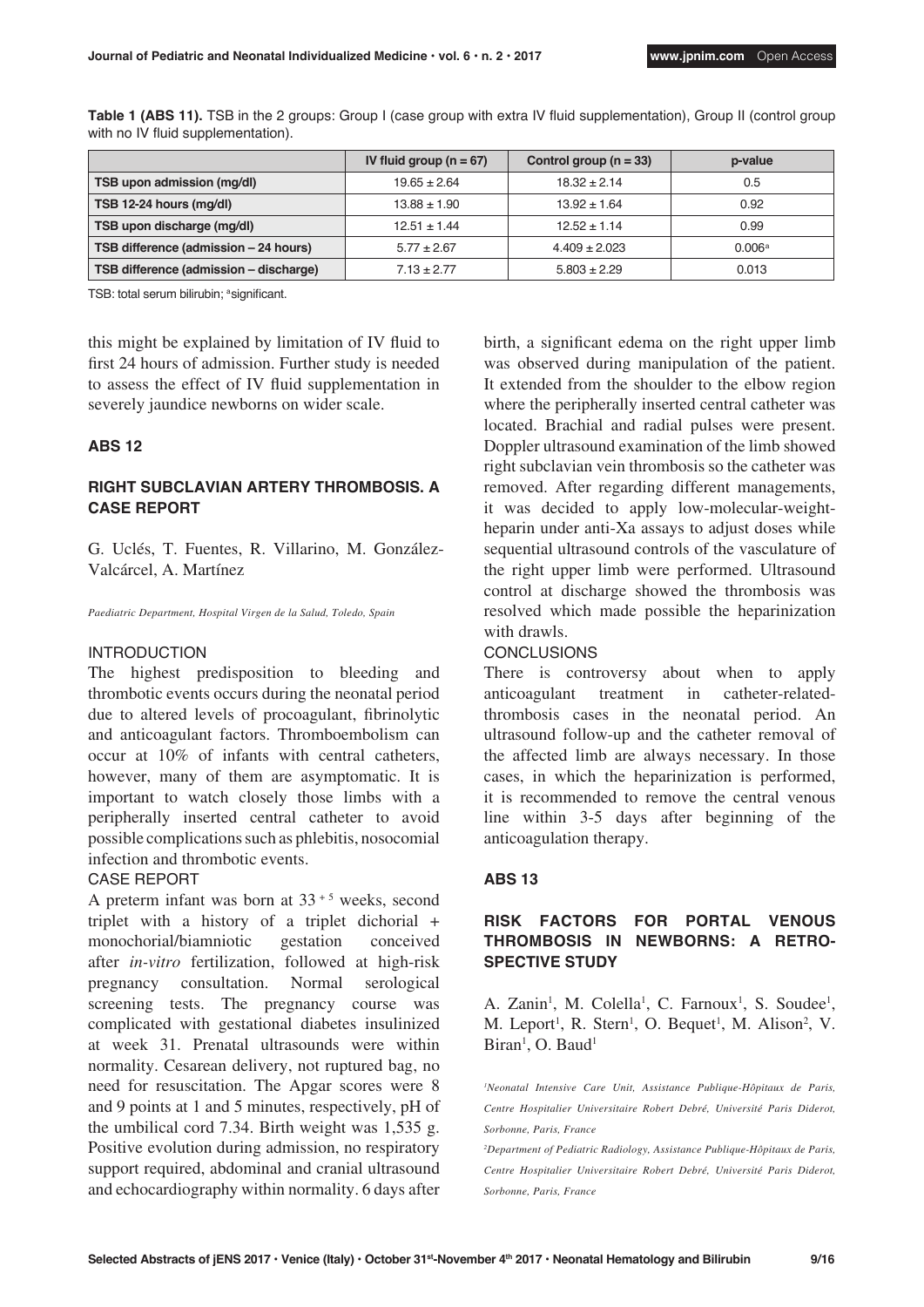## INTRODUCTION

Portal vein thrombosis (PVT) is rare in newborns and its diagnosis during the neonatal period is frequently an incidental ultrasonography (USG) finding. The principal risk factor is UVC placement. Central lines can favor the thrombosis by several mechanisms: damage to the vessel wall, infusion of hypertonic solutions, disrupted blood flow, and thrombogenic catheter materials. In this pilot study our aim is to determine the incidence of PVT considering all UVC placement in patients who underwent an abdominal ultrasonography from January 2012 to December 2014 in our NICU in order to identify possible risk factors and define a systematic or targeted approach in our caring attitude.

#### METHODS

All newborns with a gestational age  $(GA) \geq 32$ weeks and a weight  $\geq 1,500$  g admitted to the NICU at the Robert Debré Hospital (Paris) from January 2012 to December 2014, were considered eligible for this retrospective study if a UVC was placed and if they underwent an abdominal radiography and at least one USG. Clinical data referred to the pregnancy (maternal diabetes or preeclampsia, antenatal steroids, thrombophilia), the birth (gestational age, birth weight, gender, Apgar score at 5 minutes, funicular venous pH and lactates) and the clinical evolution within the first week in the NICU (hypothermia, sepsis, inotropic drugs, polycythemia and thrombocytopenia) were recorded. PVT grade, the eventual anticoagulation treatment, the follow-up USG and the outcome of the PVT were also gathered. **RESULTS** 

31 portal thromboses, on the total of 121 patients, were found. No significant differences were detected between case and controls in term of gender, weight, gestational age (GA) or intrauterine growth. All clinical data referred to the pregnancy, the birth and the clinical evolution are shown in **Tab. 1**. In case group patients with a grade I thrombosis was 13 (42%), grade II 13 (42%) and grade III 5 (16%). Hypothermia, a lower Apgar at minute 5, a higher CRP at days five and higher lactates values in the first hour resulted significant in statistical analysis of cases versus controls. Analyzing all the patients born with a  $GA > 36$  weeks (n = 74), hypothermia was identified as a significant risk factor ( $p < 0.05$ ), moreover all the patients with PVT who underwent hypothermia had a grade II.

## **CONCLUSIONS**

This study confirms that infections, hypoxemia and systemic inflammation can be identified as possible risk factors to develop thrombosis. A

|           |  | <b>Table 1 (ABS 13).</b> Main characteristics of cases and |  |  |
|-----------|--|------------------------------------------------------------|--|--|
| controls. |  |                                                            |  |  |

|                                  | Case<br>$(n = 31)$    | Controls<br>$(n = 90)$   | p-value   |  |
|----------------------------------|-----------------------|--------------------------|-----------|--|
| Female/Male                      | 13/18                 | 39/51                    | <b>NS</b> |  |
| <b>Gestational age</b><br>(mean) | 37                    | 37                       | <b>NS</b> |  |
| Preeclampsia                     | 4/31 (13%)            | 4/90 (4%)                | <b>NS</b> |  |
| Gestational<br><b>Diabetes</b>   | 7/31 (23%)            | 8/90 (9%)                | <b>NS</b> |  |
| Corticotherapy                   | 7/31 (23%)            | 20/90 (22%)              | NS        |  |
| Weight (p)                       | 2,539(31st)           | 2,495(35 <sup>th</sup> ) | NS        |  |
| <b>IUGR</b>                      | 7/31 (23%)            | 25/90 (28%)              | <b>NS</b> |  |
| Apgar (5 min)                    | 7                     | 8.1                      | p < 0.05  |  |
| Days                             | 3.6                   | 3.2                      | <b>NS</b> |  |
| UVC c/p 1                        | 17/31 (55%)           | 58/90 (64%)              | <b>NS</b> |  |
| UVC C/P 2                        | $45% - >$<br>$21\%$ C | 40% 50%                  | <b>NS</b> |  |
| <b>Sepsis</b>                    | 11/31 (35%)           | 20/90 (22%)              | NS        |  |
| Hypothermia                      | 8/31 (26%)            | 9/90 (10%)               | p < 0.05  |  |
| Inotrope                         | 39% 67%               | 24% 54%                  | <b>NS</b> |  |
| Thrombocytopenia                 | 55% 41%<br>(50,000)   | 33% 27%                  | NS        |  |
| CRP day $5 (> 10)$               | 18/31                 | 21/90                    | p < 0.005 |  |
| Lactate                          | 9.91                  | 6.7                      | p < 0.05  |  |

high incidence of PVT in neonates treated with therapeutic hypothermia suggests that abdominal USG screening may be reasonable in many of these children.

## **ABS 14**

# **COMPARISONS BETWEEN TRANSCUTANEOUS BILIRUBINOMETRY, POINT-OF-CARE WHOLE BLOOD BILIRUBIN AND TOTAL PLASMA BILI-RUBIN MEASUREMENT IN NEONATES**

K. Palmkvist Kaijser<sup>1</sup>, C. Backman Johansson<sup>2</sup>, K. Hemse Nojd<sup>3</sup>, C. Bemgard<sup>3</sup>, K. Kjellson<sup>3</sup>, G. Marchini<sup>1</sup>

*3 Department of Women's Health, Karolinska University Hospital, Stockholm, Sweden*

## INTRODUCTION

Jaundice is a common condition that requires medical attention in neonates. Clinically decision making for treatment is made according to the

<sup>&</sup>lt;sup>1</sup>Department of Neonatology, Karolinska University Hospital, Stockholm, Sweden *2 Center for Hereditary Metabolic Disease, Karolinska University Hospital, Stockholm, Sweden*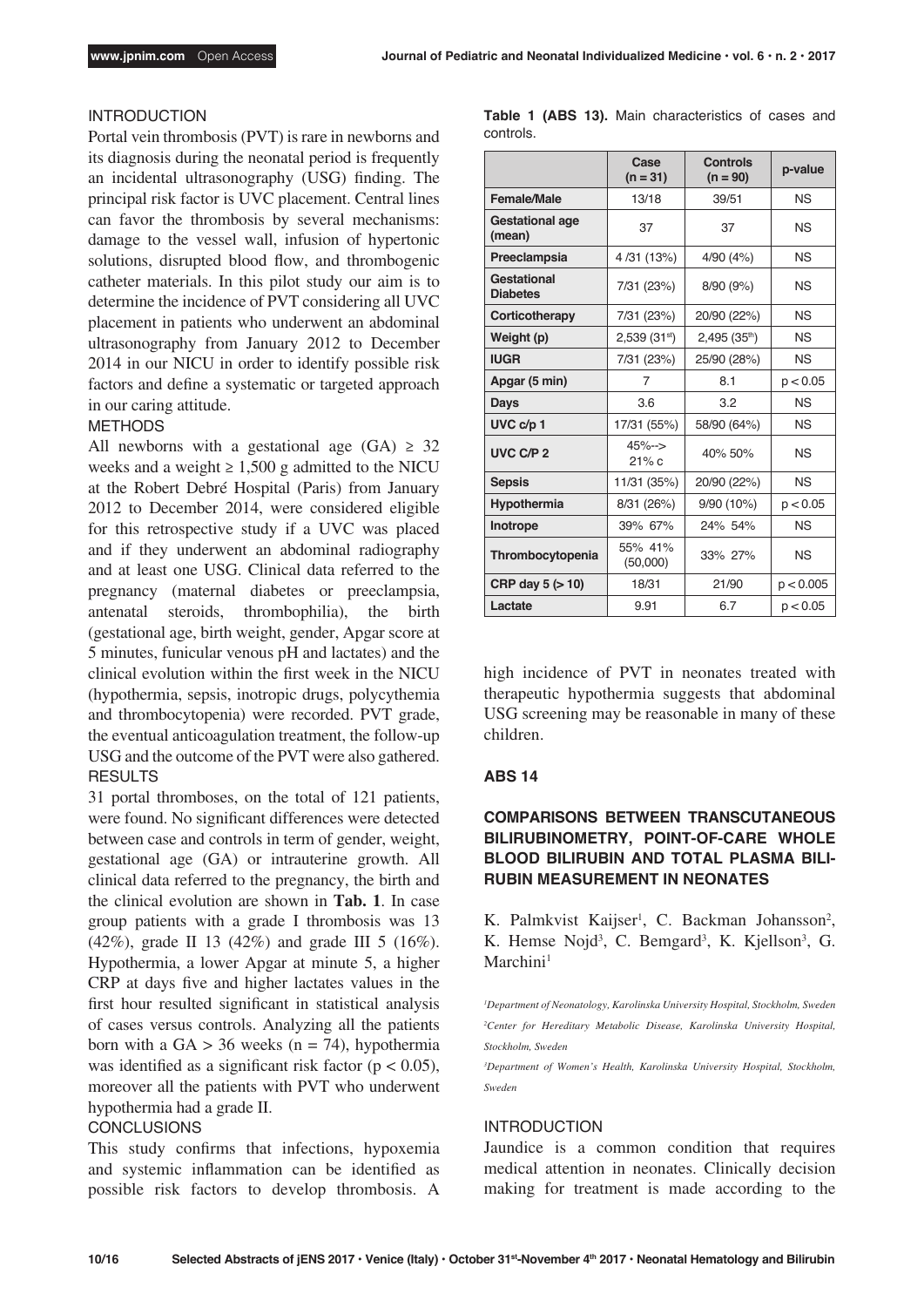Bhutani nomogram. Differences in analytical results between laboratory methods create uncertainty in decision making. Transcutaneous bilirubinometry (TcB) is a simple, reliable, non-invasive method for screening bilirubin levels in neonates. To follow up elevated readings a whole blood bilirubin (WBB) method was evaluated. In comparison with total plasma bilirubin (TPB) methods, whole blood methods require less blood, are used as a point-ofcare testing (POCT) and can easily be combined with a full set of blood gas analyses within the same amount of blood.

## **METHODS**

We compared TcB, WBB and TPB in neonates born at term and near-term  $(> 35$  gestational weeks). 93 neonates with suspected icterus and birth weights between 2,400 and 5,000 grams were studied. 62 (67%) of these babies were born via normal delivery and 31 (33%) were born via instrumental delivery. Bilirubin measurements were made between 16 and 173 hours of age. TcB was measured initially and within 30 minutes two blood samples were obtained; one was analysed immediately at the POCT blood gas instrument (ABL825 FLEX, Radiometer A/S) and one was sent to the hospital laboratory for determining TPB (BILT3, Cobas8000, Roche). Correlations between the methods were calculated and the agreement between the laboratory methods was evaluated with a Bland-Altman plot. **RESULTS** 

The readings from TcB had a range of 1-339 µmol/L. Corresponding invasive measurements had a range of 19-487 µmol/L for WBB and 11-442 µmol/L for TPB. An acceptable correlation  $(R^2)$ = 0.9162) was observed between WBB and TPB with a positive intercept (y =  $1.0626x + 16.274$ ) for WBB. The correlations between TcB vs WBB and TcB vs TPB were lower:  $R^2 = 0.7169$  and  $R^2$ = 0.7152 respectively and the intercepts were larger showing that TcB underestimates the blood/ plasma concentration of bilirubin. The agreement between the two invasive methods was evaluated in a Bland-Altman plot visualizing an average positive intercept of 34 µmol/L and an average uncertainty of  $\pm$  24 umol/L per standard deviation (SD). Evaluation of the correlation between the two methods in laboratory setting with hemoglobin free plasma showed a high correlation  $(R^2 = 0.9986)$ and a much smaller positive intercept  $(y = 1.033x)$  $-0.4687$ ).

#### **CONCLUSIONS**

We found a significant difference between the three bilirubin methods. We also found the POCT whole blood bilirubin (WBB) analysis the overall most useful and reliable method for decision making regarding treatment. It offers small sample volumes, availability and has no interference from physiological hemolysis. The short time between sampling and analysis causes minimal bilirubin degradation in the sample due to light exposure.

## **ABS 15**

# **RELATIONSHIP BETWEEN PLASMA LEVELS OF BILIRUBIN AND OXIDANT/ANTIOXIDANT STATUS IN THE EARLY NEONATAL PERIOD IN PRETERM INFANTS**

G.I. Zoutkamp<sup>1</sup>, K. Suzuki<sup>2</sup>, C.H.P. van den Akker<sup>1</sup>

<sup>1</sup>Department of Pediatrics, Emma's Children's Hospital-Academic Medical *Center, Amsterdam, the Netherlands* 

<sup>2</sup>Department of Pediatrics, Tokai University School of Medicine, Isehara, *Kanagawa, Japan* 

## INTRODUCTION

Bilirubin is mostly infamous for its neurotoxicity, causing bilirubin encephalopathy or 'kernicterus' in the newborn. However, some previous studies suggest that bilirubin may be beneficial for its antioxidative capacity. Preterm infants are known to be more susceptible to damaging effects of oxidative stress than their term counterparts because of immature defense antioxidant mechanisms. Therefore, the aim of this study was to investigate a relationship between plasma levels of bilirubin and indices of oxidative stress in preterm newborn infants.

#### METHODS

We conducted a prospective cohort study in preterm infants born at  $\leq$  36 weeks gestation, who were admitted to the NICU of Perinatal Center, Tokai University Hospital. Residuals of routine daily blood tests were collected on day 0, 1 and 2 for determination of total bilirubin (TB), unbound bilirubin (UB), total hydroperoxides (TH), as a measure of oxidative stress and redox potential (RP) as a measure of antioxidant potential. Changes over postnatal days were tested by repeated measures ANOVA with Bonferroni post hoc test. Correlations with gestational age were analyzed using Spearman's rho. Correlations for all other variables were analyzed with Pearson's correlation test. P-values < 0.05 were considered significant. **RESULTS** 

Nineteen preterm infants were included in this study. Their median gestational age was 34.4 (IQR: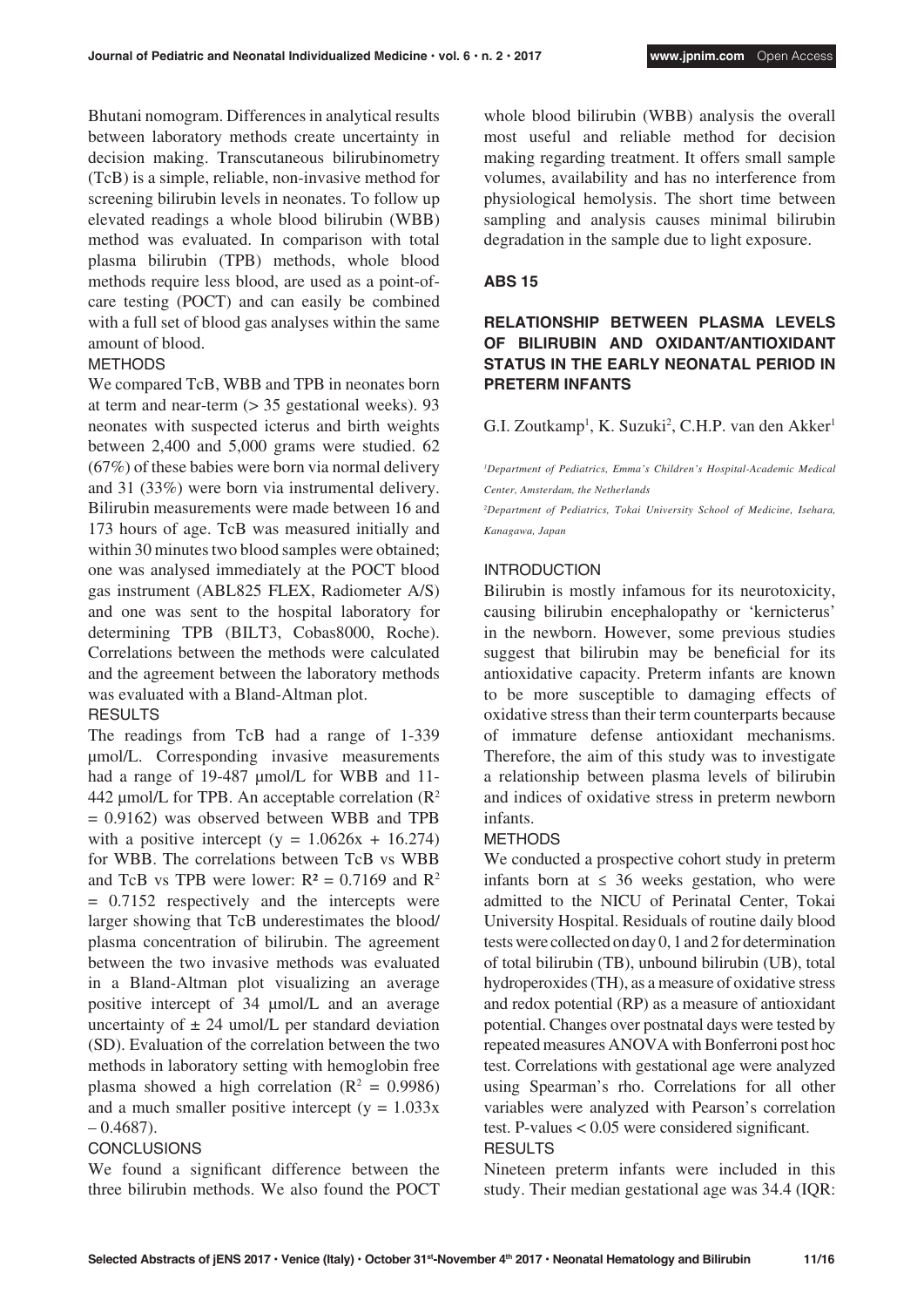32.4-35) weeks and the median birth weight was 1,968 (IQR: 1,607-2,062) grams. Both TB and UB increased over postnatal days 0-2. TH was significantly higher on day 1 and 2 than on day 0, but not different between day 1 and 2. There was a tendency of an increase in RP and a decrease in RP/TH ratio over postnatal days 0-2, but both did not reach statistical significance. We found no correlation between TB, UB, TH, RP or RP/TH ratio. There was a negative correlation between the change in RP from day 0 to day 1 and gestational age ( $r = -0.69$ ,  $p = 0.004$ ,  $n = 15$ ). All other tested variables were not correlated with gestational age. **CONCLUSIONS** 

Indices of antioxidant capacity in the plasma did not show a significant increase in spite of an increase in serum bilirubin in the early neonatal period. Our present results did not demonstrate evidence of bilirubin being a significant antioxidant. However, more studies should be required to draw a definitive conclusion with a larger sample size and/or different techniques to assess the level of oxidative stress.

#### **ABS 16**

# **RELATIONSHIP BETWEEN LEUKOCYTES AND PLATELETS AND PREMATURE RETINOPATHY**

V. Filip, C. Lazar

*Neonatology Department, Clinical Hospital of Oradea, Oradea, Romania*

# INTRODUCTION

Are the other parameters important for occurrence and severity of premature retinopathy (ROP) except hours of oxygen exposure? Can the values of leukocytes and platelets be taken into consideration as indicators of the infections, when we follow up these premature babies for ROP?

# METHODS

The purpose of this study was to establish if there is a relationship between these parameters and presence of ROP and its severity. We noted the leukocytes (L) and platelets (Plt) values during hospitalization of the premature newborns screened for ROP during one year. We analyzed these infections parameters in those who developed ROP comparative with those who did not developed ROP forms. Furthermore we analyzed the dynamics of these parameters in those who required treatment related to those premature in which ROP has regressed. The study included 105 premature newborns with gestational age < 34 weeks, and birth weight  $< 2,500$  g. 26 cases

(24.76%) developed ROP, 7 cases of them (26.92%) required treatment.

## **RESULTS**

The results in dynamics for those who developed ROP were: a) leukocytes were statistically significant at the  $8<sup>th</sup>$  examination (p = 0.039); b) platelets were statistically significant at the  $6<sup>th</sup>$  examination (p = 0.013). These parameters in the treated cases were not statistically significant (the number of treated cases was small).

## **CONCLUSIONS**

The values of leukocytes and platelets in dynamic as indices of infections in premature newborn can be taken in consideration in the development of ROP. About the indices for severity of these parameters we will analyse in future on a large number of cases.

# **ABS 17**

# **CONGENITAL HEPATOCELLULAR CARCINO-MA ASSOCIATED WITH NEONATAL HEMO-CHROMATOSIS**

P. Francalanci<sup>1</sup>, C. Grimaldi<sup>2</sup>, M.C. Saffioti<sup>2</sup>, R. Angelico<sup>2</sup>, R. Boldrini<sup>1</sup>, F. Callea<sup>1</sup>

*1 Pathology and Pediatric Surgery Department, Bambino Gesù Pediatric Hospital IRCCS, Rome, Italy*

*2 Transplantation Department, Bambino Gesù Pediatric Hospital IRCCS, Rome, Italy*

# INTRODUCTION

Severe fibrotic liver disease in the newborn indicates the onset of liver injury during fetal life. Such disease has been called "congenital cirrhosis" and has been associated with the neonatal hemochromatosis phenotype. The most frequent cause of fetal liver injury leading to congenital cirrhosis and the neonatal hemochromatosis phenotype is gestational alloimmune liver disease (GALD). GALDrelated alloimmunity is specifically directed at fetal hepatocytes. Maternal-fetal alloimmunity is mediated by IgG. Maternal antibodies of the IgG class are actively transported across the placenta to the fetus from about the  $12<sup>th</sup>$  week of gestation when FcRn (the IgG chaperone) is first expressed.

# CASE REPORT

A female infant with acute liver failure due to neonatal hemochromatosis (NH) underwent orthotopic liver transplantation at the age of 38 days. Soon after the reperfusion of the liver, massive abdominal and pulmonary hemorrhages due to intravascular disseminate coagulopathy happened and the baby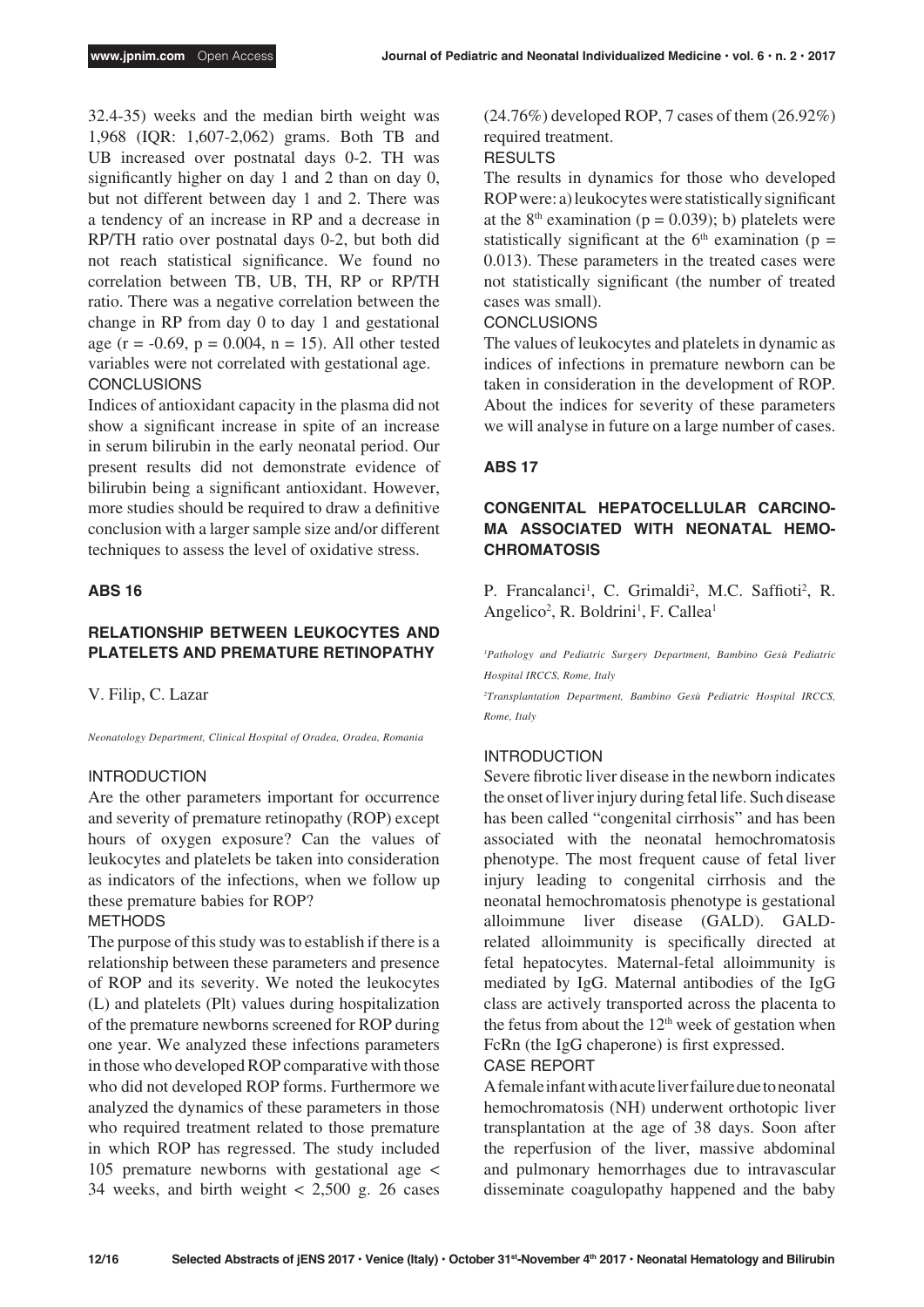died. The explanted liver was studied: it was small, micro-and macronodular and deeply bile-stained. On microscopy, a micronodular cirrhosis was evident with the residual hepatocytes exhibiting either giant-cell or pseudoacinar transformation, with canalicular bile plugs. Regenerative nodules were present and one macronodule (1 cm in diameter) showed the features of a hepatocellular carcinoma HCC). Siderosis was more severe in non-neoplastic liver than in HCC.

#### **CONCLUSIONS**

In the pathogenesis of GALD, injury to fetal hepatocytes leads to regeneration and fibrosis. This pathophysiologic process occurs in the background of developing liver and represents chronic liver disease of the fetus. Beginning around midgestation and extending to term, immune injury to hepatocytes predisposes to abnormal fibrogenesis and aberrant regeneration that, even if rarely, may culminate in the malignant transformation and cause HCC.

## **ABS 18**

# **INVESTIGATION OF THE RELATIONSHIP BETWEEN UMBILICAL CORD BLOOD RMI LEVEL AND PERINATAL EVENTS**

Z.E. Erdem Dursun, N. Guzoglu, D. Aliefendioglu

*Paediatric Department, University Hospital of Kirikkale, Kirikkale, Turkey*

## INTRODUCTION

Newborn hematopoiesis shows differences from adults. By the advances in technology, exact reticulocyte counts and new reticulocyte parameters can be calculated which carry significant value to clinicians. A new parameter (reticulocyte maturity index, RMI) which represents an independent parameter of erythropoiesis gives a great hope for the future. In this study, establishment of reference intervals of RMI for newborns was planned for use in the clinics according to available clinical and demographic characteristics of the baby and mother. METHODS

A study was conducted at the Kirikkale University Medical Faculty Hospital with 123 newborn who carry criteria of inclusion. Umblical venous blood samples are taken into suitable tubes immediately after cord clamping in the delivery room and send to the hospital laboratory. Beckman Coulter® LH 780 was used for the CBC and RMI parameters and Siemens Rapidlab® 348 for blood gas parameters. For the reference ranges, 2.5 and 97.5 percentiles were used.

#### RESULTS

Study group was consisted of 59 female and 64 male newborns. 24 of the babies born as preterm and 99 of the babies as term. 32 of the babies born with vaginal birth while 91 of them with caesarean section. As percentiles of birth, 19 of the baby was SGA, 98 of them AGA and 6 of them LGA. There was a history of preeclampsia in 10 mothers, diabetes in 7 mothers, multiple pregnancy in 4 mothers and smoking in 14 mothers. There was no significant difference between groups for RMI, but gestational week. Term newborns have higher median RMI values than preterm ones. RMI median value and reference range was 0.51 and 0.16-0.85 for general group, 0.34 and 0.16-0.73 for preterm newborns and 0.52 vs 0.17-0.89 for term newborns, respectively. There were significant differences between groups for CBC and blood gas parameters. **CONCLUSIONS** 

The results of this study showed that newborns need their special reference ranges for RMI by showing similar results with the literature, which has similar study populations while showing differences from the literature, which has not similar study populations.

## **ABS 19**

# **OUTCOME OF BABIES WITH SERUM BILIRUBIN LEVEL OF GREATER THAN 400 MICROMOL/L**

R. Prasad, S.V. Rasiah

*Neonatal Intensive Care Unit, Birmingham Women's and Children's Hospital NHS Foundation, Birmingham, UK*

## INTRODUCTION

Jaundice is one of the most common conditions requiring medical attention in newborns with 60% and 80% of term and preterm babies developing jaundice in the first week of life respectively. A double volume exchange transfusion is performed in babies with bilirubin levels at or above exchange thresholds specific for gestation and/or with clinical features and signs of acute bilirubin encephalopathy. Intravenous Immunoglobulin is used as an adjunct to phototherapy in cases of Rhesus/ABO hemolytic disease as per the NICE guidance.

METHODS

Babies with SBR > 400 micromol/L were identified from the biochemistry department over a 3 year period between 01/01/2013 and 31/12/2015. The management and outcomes were extracted from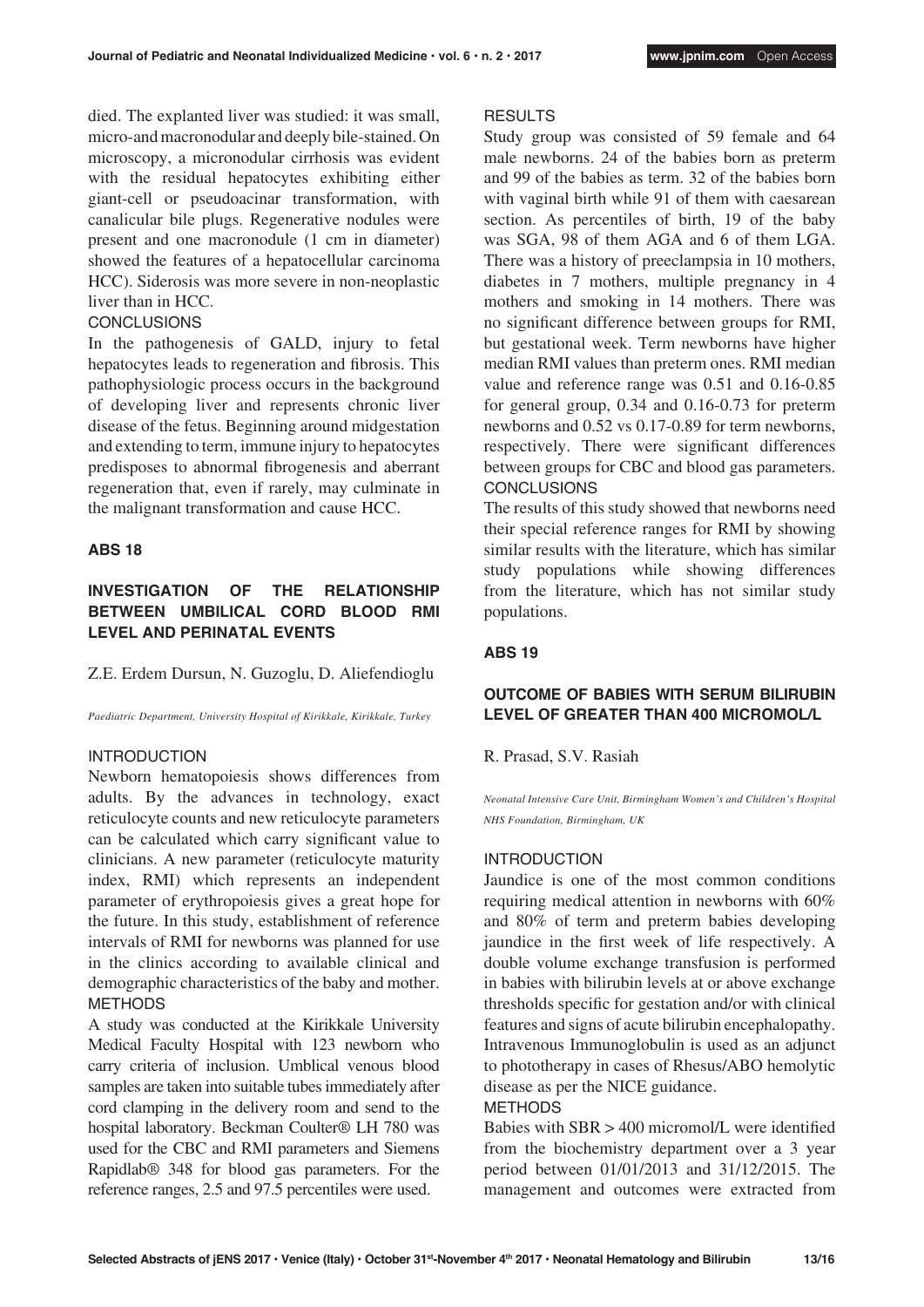the maternity K2 and neonatal Badgernet electronic patient databases. A standardised proforma was used to collate the data.

# RESULT

21 babies were identifies with SBR > 400 micromol/L during this period. 14 babies (66%) were readmissions from home. 3 babies had ABO incompatibility and 2 babies had G6PD deficiency (SBRs 426 and 457). Two babies admitted from home with SBRs of 714 and 566 had exchange transfusions. One baby from postnatal ward with SBR of 649 needed exchanged transfusion despite treatment with IVIG. The rest of the babies were managed with phototherapy + intravenous fluids and/or management for possible sepsis. There were no babies with positive blood culture or a significant CRP level. All babies were discharged home. **CONCLUSIONS** 

In our review, only 3 babies had "extreme" hyperbilirubinaemia (SBR > 510 micromol/L) who were managed with exchange transfusion. The remainder of the babies were managed with phototherapy and intravenous fluids. The small number of cases with "extreme" hyperbilirubinaemia could be a reflection of early identification of jaundice following strict adherence to the NICE guidance, which was published in 2010.

## **ABS 20**

# **AN AUDIT OF USE OF EMERGENCY 0 NEGA-TIVE BLOOD IN NEONATES FOR EMERGEN-CY BLOOD TRANSFUSIONS AND EXCHANGE TRANSFUSIONS**

P. Tormey, D. Sweetman, J. Quigley, J. Fitzgerald

*The National Maternity Hospital, Dublin, Ireland*

## INTRODUCTION

A stock of emergency 0 negative blood is always kept in the operating theatre of our hospital in case of need for an emergency blood transfusion in a newborn. This blood is also available for use in an exchange transfusion situation, if deemed suitable for an infant with haemolytic disease of the newborn (HDN). This blood contains some plasma including factor VII and IX and is therefore different from the SAGM (Saline Adenine Glucose Mannitol) blood used in the preparation of paedipacks for neonates. Therefore, theoretically emergency 0 negative blood is thought to be more suitable for the newborn infant with DIC as it contains some

clotting factors. However the frequency of use and indications for use of this emergency 0 negative blood in our institution is unknown. Aims: 1) To quantify the use and examine the indications for use of emergency 0 negative blood for neonates in our hospital over the last 10 years; 2) To examine the haematological and bilirubin indices for each infant who received emergency 0 negative blood over the last 10 years; 3) To review index infants for evidence of coagulopathy (clinical or laboratory) with a view to examining whether SAGM blood instead of emergency 0 negative blood could just as safely have been used for these emergency transfusions despite the lack of clotting factors in SAGM blood; 4) To calculate the exact time between the official request for blood for exchange transfusion from the haematology laboratory and actual time of exchange transfusion commencing.

#### METHODS

We performed a review of the haematology laboratory database to identify index infants who received emergency 0 negative blood. We performed a review of the medical notes for these patients. The length of time taken to initiate transfusion was calculated by looking up the time the request was logged on the laboratory computer system to the time of commencement of transfusion, as stated in the medical notes. We also collected haemoglobin and bilirubin results for index infants from our online laboratory results system.

#### RESULTS

We identified 71 babies who received emergency 0 negative blood over the 10 year study period.

The indications for transfusion are outlined in **Fig. 1**. In some cases there was more than one indication for transfusion. In the APH group, the specific diagnoses were: vasa praevia (3), placenta praevia (1), placental abruption (2), fetomaternal haemorrhage (9), undefined APH (5). In the HDN group there were 8 cases of Rh HDN and 3 cases of other HDN. In the group with acute haemodynamic instability the causes were: pneumothorax (2), pneumothorax with haemorrhage into fractured femur (1), multiple AVMs (1), HIE and PPHN (1) and instability of undetermined causes (13). The group with postnatal haemorrhage consisted of: pulmonary haemorrhage (8), umbilical stump bleeding (3), subgaleal haemorrhage (5), haemorrhage from sacrococcygeal teratoma (1). Pre-transfusion Hb values were not available in all patients. In this instance, we recorded the earliest Hb taken post-transfusion. The average Hb value was 8.8 mg/dl, with a range of 2.2-19.9. Bilirubin values were measured for 10 patients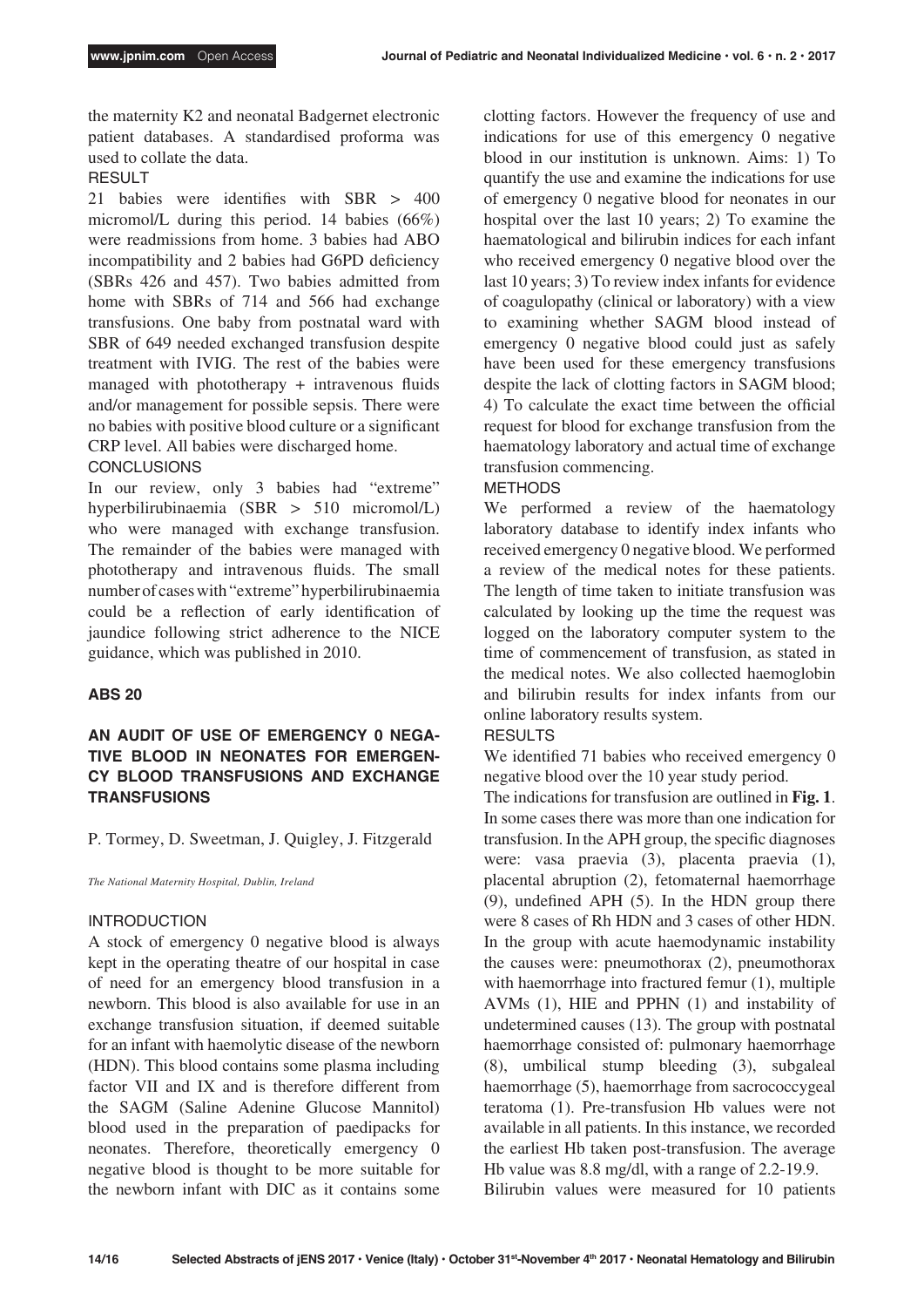

**Figure 1 (ABS 20).** Indications for transfusion. HDN: haemolytic disease of the newborn.

with an average total bilirubin of 158 umol/l and a range of 2.2-19.9. Ten infants demonstrated clinical evidence alone, 16 demonstrated laboratory evidence and 16 infants demonstrated both clinical and laboratory evidence of coagulopathy. In total 42/71 (59.1%) of infants had evidence of coagulopathy. An accurate calculation of the time taken from receipt of request for transfusion was only possible in 30/71 cases. This was due to a combination of factors such as retrospective requesting of blood and poor documentation of time of commencement of transfusion. In the cases where calculation was possible the average time was 159 minutes, with a range of 2-1,239 minutes. We identified one case where emergency 0 negative blood was inappropriately given to an infant with HDN from anti-c +E antibodies resulting in a transfusion reaction.

### **CONCLUSIONS**

This study aimed to investigate our practice with regard to emergency 0 negative blood transfusions. The majority of patients who received an emergency 0 negative blood transfusion (42/71) had evidence of coagulopathy and, therefore, would have benefited from the clotting factors which are present in

emergency blood but absent in paedipacks. The study also highlighted that our documentation of time of commencement of transfusion is suboptimal and that much of our ordering and requesting of emergency blood is done retrospectively. The majority of cases of retrospective ordering arose when the blood was taken directly from the emergency fridge in theatre. In the cases in which we could calculate the duration of time from requesting to commencement of the blood transfusion, there were frequently delays, although the reason for this was not always clear. In conclusion, we recommend the continued use of emergency 0 negative blood, as opposed to SAGM blood, in infants requiring emergency transfusion. We also recommend that improvements be made in documenting the time of onset of transfusion. In cases where blood is taken directly from the emergency theatre fridge, it should be documented when this blood was removed.

# **ABS 21**

# **THE COAGULATION SCREEN AS A BIO-MARKER OF NEONATAL ENCEPHALOPATHY OUTCOMES**